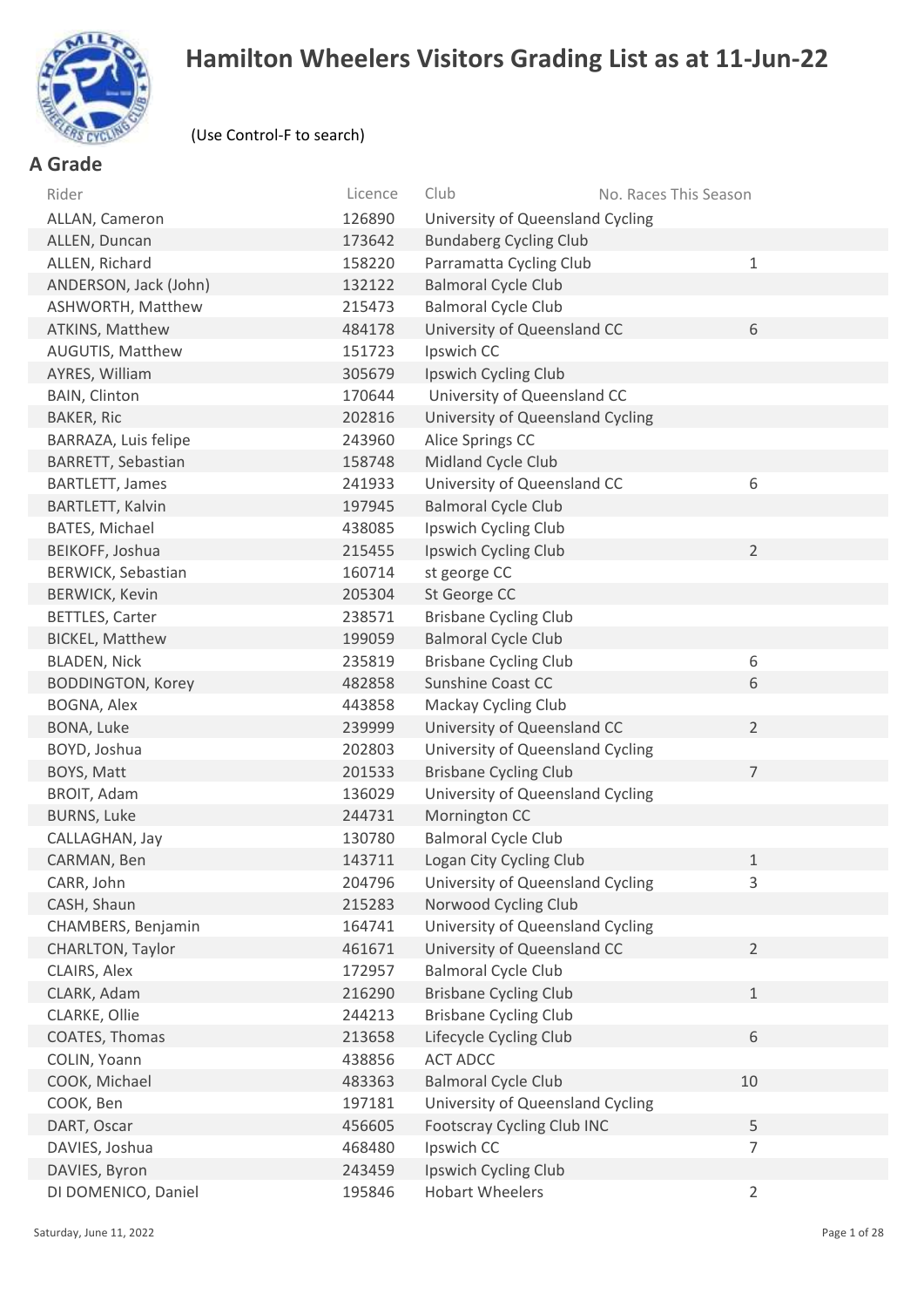| Rider                    | Licence | Club                                   | No. Races This Season |                |
|--------------------------|---------|----------------------------------------|-----------------------|----------------|
| DOLBY, Callum            | 241749  | Inverell Cycle Club                    |                       | 3              |
| DONOHOE, Alistair        | 142959  | blackburn CC                           |                       | $1\,$          |
| DOYLE, Shaun             | 171525  | University of Queensland Cycling       |                       |                |
| DRAKE, Amarni            | 211505  | <b>Gold Coast Cycling Club</b>         |                       |                |
| DUNCAN, Scott            | 223873  | University of Queensland CC            |                       |                |
| DYER, Richard            | 216674  | University of Queensland CC            |                       | 4              |
| EATON, Matthew           | 249215  | Sunshine Coast CC                      |                       |                |
| EDWARDS, David           | 140076  | <b>Tableland Cycle Sports</b>          |                       |                |
| FAISAL, Arfan            |         | 100176571 Singapore Cycling Federation |                       | $\overline{2}$ |
| FARRIER, Kyle            | 232845  | Penrith CC                             |                       | $1\,$          |
| FERGUSON, Grant          | 448239  | Scotland                               |                       |                |
| FISHER, Ryan             | 442626  | <b>Balmoral Cycle Club</b>             |                       |                |
| FORD, Jason              | 171721  | Sunshine Coast CC                      |                       | 6              |
| FORREST (223581), Andrew | 223581  | Kangaroo Point Cycling Club            |                       |                |
| FRANK, Momo              | 156161  | University of Queensland CC            |                       |                |
| FRIEBE, Andrew           | 437537  | University of Queensland CC            |                       | 3              |
| GAJEWSKI, Jacek          | 159439  | University of Queensland Cycling       |                       |                |
| GALWAY, Matherson        | 235697  | <b>Balmoral Cycle Club</b>             |                       |                |
| <b>GARDNER, Robert</b>   | 204079  | <b>Bundaberg Cycling Club</b>          |                       | $\mathbf{1}$   |
| GARRONE, Peter           | 131406  | University of Queensland Cycling       |                       |                |
| GAVIGLIO, Jamie          | 157667  | University of Queensland CC            |                       |                |
| GEEVES, Jack             | 445151  | Ipswich CC                             |                       | $\overline{2}$ |
| <b>GEORGESON, Will</b>   | 226485  | University of Queensland Cycling       |                       |                |
| GILDING, Lincoln         | 252414  | <b>Sunshine Coast CC</b>               |                       |                |
| GILMORE, Zack            | 203582  | Launceston CC                          |                       | $\overline{2}$ |
| GILMOUR, Tanner          | 445663  | <b>Balmoral Cycle Club</b>             |                       | 3              |
| GODSON, Kyle             | 233041  | University of Queensland CC            |                       | $1\,$          |
| GRAF, Andreas            | 931606  | <b>Team Austria</b>                    |                       |                |
| GREEN, Scott             | 240531  | <b>Balmoral Cycle Club</b>             |                       |                |
| GRIFFIN, Andrew          | 451635  | University of Queensland CC            |                       |                |
| GRIFFITHS, Xander        | 238024  | <b>Balmoral Cycle Club</b>             |                       |                |
| GRINDLEY-FERRIS, Eric    | 198215  | University of Queensland Cycling       |                       |                |
| GWYNNE, Peter            | 114663  | <b>Gold Coast Cycling Club</b>         |                       |                |
| HALL, Jared              | 428327  | University of Queensland CC            |                       |                |
| HAMMOND, James           | 522613  | <b>Brisbane Cycling Club</b>           |                       |                |
| HEATHER, Joshua          | 170291  | Sunshine Coast CC                      |                       |                |
| HEPBURN, James           | 138278  | Ipswich Cycling Club                   |                       | $\mathbf{1}$   |
| HINDMARSH, Kurt          | 487370  | University of Queensland CC            |                       | $\overline{7}$ |
| HITCHENS, Benjamin       | 118804  | <b>Balmoral Cycle Club</b>             |                       |                |
| HOBSON, Max              | 427344  | <b>Balmoral Cycle Club</b>             |                       |                |
| HOLDEN, Lizzie           | 12743   | International                          |                       |                |
| <b>HOLLONDS, James</b>   | 432837  | University of Queensland CC            |                       | $\overline{7}$ |
| HORN, Brad               | 449809  | <b>Brisbane Cycling Club</b>           |                       | $\overline{2}$ |
| HULBERT, Tom             | 458564  | <b>Balmoral Cycle Club</b>             |                       | 6              |
| JARVIS, Hayden           | 254867  | Sunshine Coast CC                      |                       | $\overline{7}$ |
| JOHNSON, Anthony         | 430464  | <b>Balmoral Cycle Club</b>             |                       | 6              |
| JONES, Taj               | 215392  | Sunshine Coast CC                      |                       |                |
| JUNGE, Sam               | 429094  | <b>CYCLING QLD</b>                     |                       |                |
| KAY, Simon               | 243029  | <b>Brisbane Cycling Club</b>           |                       |                |
| KENNEDY, Lucy            | 215013  | Lifecycle Cycling Club                 |                       |                |
| KILMARTIN, Haddon        | 157141  | Ipswich Cycling Club                   |                       | 5              |

Saturday, June 11, 2022 Page 2 of 28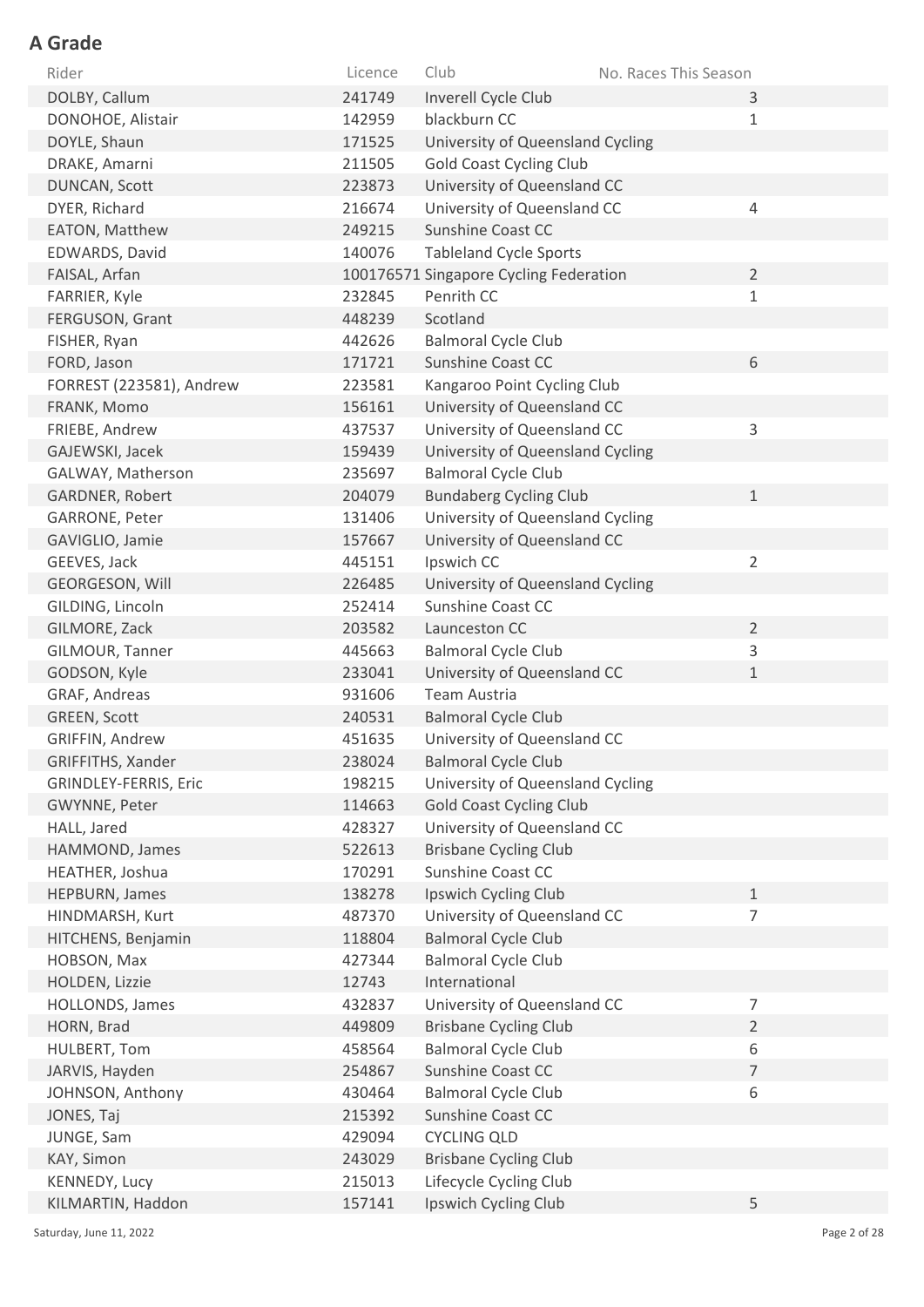| 443902<br>KNIGHT, Ryan<br><b>Brisbane Cycling Club</b><br>1<br>247615<br>University of Queensland CC<br>LAMBERT, Matthew<br>$\mathbf{1}$<br>LASPINA, Mark<br>305106<br><b>Gold Coast Cycling Club</b><br>Kangaroo Point CC<br>LAYTON, Cameron<br>228518<br>210921<br>University of Queensland Cycling<br>LEDGER, Steve<br>University of Queensland CC<br>$\overline{2}$<br>LEGRIED, Matt<br>246328<br>243711<br><b>Gold Coast Cycling Club</b><br>LENTON, Gavin<br><b>Balmoral Cycle Club</b><br>LIERICH, Kyle<br>$\overline{4}$<br>525193<br>University of Queensland CC<br>LIM, Tim<br>457908<br>$\mathbf{1}$<br>LIM, Darren<br>100962818 Singapore Cycling Federation<br>$\mathbf{1}$<br>University of Queensland CC<br>LOGAN, Dan<br>234137<br>University of Queensland CC<br>LOVISCO, Romain<br>240667<br>LUKE, Daniel<br>Darling Downs Cycling Club<br>212542<br>LUKMAN, Riyadh hakim<br>100588951 Singapore Cycling Federation<br>$\mathbf{1}$<br>10<br>LUTZE, Brett<br>232794<br>Logan City Cycling Club<br>144474<br><b>Ballarat Sebastopol CC</b><br>LYONS, Angus<br>Sunshine Coast Cycling Club<br>MACKAY, Ashley<br>161746<br>MACKELLAR, Alastair<br>224255<br>Sunshine Coast Cycling Club |
|--------------------------------------------------------------------------------------------------------------------------------------------------------------------------------------------------------------------------------------------------------------------------------------------------------------------------------------------------------------------------------------------------------------------------------------------------------------------------------------------------------------------------------------------------------------------------------------------------------------------------------------------------------------------------------------------------------------------------------------------------------------------------------------------------------------------------------------------------------------------------------------------------------------------------------------------------------------------------------------------------------------------------------------------------------------------------------------------------------------------------------------------------------------------------------------------------------|
|                                                                                                                                                                                                                                                                                                                                                                                                                                                                                                                                                                                                                                                                                                                                                                                                                                                                                                                                                                                                                                                                                                                                                                                                        |
|                                                                                                                                                                                                                                                                                                                                                                                                                                                                                                                                                                                                                                                                                                                                                                                                                                                                                                                                                                                                                                                                                                                                                                                                        |
|                                                                                                                                                                                                                                                                                                                                                                                                                                                                                                                                                                                                                                                                                                                                                                                                                                                                                                                                                                                                                                                                                                                                                                                                        |
|                                                                                                                                                                                                                                                                                                                                                                                                                                                                                                                                                                                                                                                                                                                                                                                                                                                                                                                                                                                                                                                                                                                                                                                                        |
|                                                                                                                                                                                                                                                                                                                                                                                                                                                                                                                                                                                                                                                                                                                                                                                                                                                                                                                                                                                                                                                                                                                                                                                                        |
|                                                                                                                                                                                                                                                                                                                                                                                                                                                                                                                                                                                                                                                                                                                                                                                                                                                                                                                                                                                                                                                                                                                                                                                                        |
|                                                                                                                                                                                                                                                                                                                                                                                                                                                                                                                                                                                                                                                                                                                                                                                                                                                                                                                                                                                                                                                                                                                                                                                                        |
|                                                                                                                                                                                                                                                                                                                                                                                                                                                                                                                                                                                                                                                                                                                                                                                                                                                                                                                                                                                                                                                                                                                                                                                                        |
|                                                                                                                                                                                                                                                                                                                                                                                                                                                                                                                                                                                                                                                                                                                                                                                                                                                                                                                                                                                                                                                                                                                                                                                                        |
|                                                                                                                                                                                                                                                                                                                                                                                                                                                                                                                                                                                                                                                                                                                                                                                                                                                                                                                                                                                                                                                                                                                                                                                                        |
|                                                                                                                                                                                                                                                                                                                                                                                                                                                                                                                                                                                                                                                                                                                                                                                                                                                                                                                                                                                                                                                                                                                                                                                                        |
|                                                                                                                                                                                                                                                                                                                                                                                                                                                                                                                                                                                                                                                                                                                                                                                                                                                                                                                                                                                                                                                                                                                                                                                                        |
|                                                                                                                                                                                                                                                                                                                                                                                                                                                                                                                                                                                                                                                                                                                                                                                                                                                                                                                                                                                                                                                                                                                                                                                                        |
|                                                                                                                                                                                                                                                                                                                                                                                                                                                                                                                                                                                                                                                                                                                                                                                                                                                                                                                                                                                                                                                                                                                                                                                                        |
|                                                                                                                                                                                                                                                                                                                                                                                                                                                                                                                                                                                                                                                                                                                                                                                                                                                                                                                                                                                                                                                                                                                                                                                                        |
|                                                                                                                                                                                                                                                                                                                                                                                                                                                                                                                                                                                                                                                                                                                                                                                                                                                                                                                                                                                                                                                                                                                                                                                                        |
|                                                                                                                                                                                                                                                                                                                                                                                                                                                                                                                                                                                                                                                                                                                                                                                                                                                                                                                                                                                                                                                                                                                                                                                                        |
|                                                                                                                                                                                                                                                                                                                                                                                                                                                                                                                                                                                                                                                                                                                                                                                                                                                                                                                                                                                                                                                                                                                                                                                                        |
| MAGENNIS, Liam<br>167301<br>Port Mcquarie                                                                                                                                                                                                                                                                                                                                                                                                                                                                                                                                                                                                                                                                                                                                                                                                                                                                                                                                                                                                                                                                                                                                                              |
| International<br>MAIN, Cameron<br>442896                                                                                                                                                                                                                                                                                                                                                                                                                                                                                                                                                                                                                                                                                                                                                                                                                                                                                                                                                                                                                                                                                                                                                               |
| University of Queensland Cycling<br>MANCHON, Christophe<br>165872                                                                                                                                                                                                                                                                                                                                                                                                                                                                                                                                                                                                                                                                                                                                                                                                                                                                                                                                                                                                                                                                                                                                      |
| 120553<br>University of Queensland Cycling<br>MANSON, Ben<br>$\mathbf{1}$                                                                                                                                                                                                                                                                                                                                                                                                                                                                                                                                                                                                                                                                                                                                                                                                                                                                                                                                                                                                                                                                                                                              |
| 138368<br>St George CC<br>MARSHALL, Zachary                                                                                                                                                                                                                                                                                                                                                                                                                                                                                                                                                                                                                                                                                                                                                                                                                                                                                                                                                                                                                                                                                                                                                            |
| $\overline{2}$<br><b>Balmoral Cycle Club</b><br>MARTENSON, Ephraim<br>227641                                                                                                                                                                                                                                                                                                                                                                                                                                                                                                                                                                                                                                                                                                                                                                                                                                                                                                                                                                                                                                                                                                                           |
| MASTALLER, Stefan<br>486984<br>International                                                                                                                                                                                                                                                                                                                                                                                                                                                                                                                                                                                                                                                                                                                                                                                                                                                                                                                                                                                                                                                                                                                                                           |
| 237612<br>Sunshine Coast CC<br>MATHESON, Iain                                                                                                                                                                                                                                                                                                                                                                                                                                                                                                                                                                                                                                                                                                                                                                                                                                                                                                                                                                                                                                                                                                                                                          |
| MAYCOCK, Christopher<br>125704<br>University of Queensland Cycling                                                                                                                                                                                                                                                                                                                                                                                                                                                                                                                                                                                                                                                                                                                                                                                                                                                                                                                                                                                                                                                                                                                                     |
| <b>Balmoral Cycle Club</b><br>$\overline{2}$<br>MCADAM, Dave<br>211048                                                                                                                                                                                                                                                                                                                                                                                                                                                                                                                                                                                                                                                                                                                                                                                                                                                                                                                                                                                                                                                                                                                                 |
| <b>Balmoral Cycle Club</b><br>$\overline{2}$<br>228542<br>MCADAM, Matson                                                                                                                                                                                                                                                                                                                                                                                                                                                                                                                                                                                                                                                                                                                                                                                                                                                                                                                                                                                                                                                                                                                               |
| University Of Queensland Cycling<br>McDonald, Callum<br>215783                                                                                                                                                                                                                                                                                                                                                                                                                                                                                                                                                                                                                                                                                                                                                                                                                                                                                                                                                                                                                                                                                                                                         |
| MCDONALD, Bailey<br>431282<br>Camperdown CC<br>$\overline{2}$                                                                                                                                                                                                                                                                                                                                                                                                                                                                                                                                                                                                                                                                                                                                                                                                                                                                                                                                                                                                                                                                                                                                          |
| 5<br>MCDONALD, Kurt<br>Camperdown CC<br>169117                                                                                                                                                                                                                                                                                                                                                                                                                                                                                                                                                                                                                                                                                                                                                                                                                                                                                                                                                                                                                                                                                                                                                         |
| 467502<br><b>Brisbane Cycling Club</b><br>MCDONOUGH, Benjamin<br>$\overline{4}$                                                                                                                                                                                                                                                                                                                                                                                                                                                                                                                                                                                                                                                                                                                                                                                                                                                                                                                                                                                                                                                                                                                        |
| MCGOVERN, Hunter<br>Mackay Cycling Club<br>$1\,$<br>249958                                                                                                                                                                                                                                                                                                                                                                                                                                                                                                                                                                                                                                                                                                                                                                                                                                                                                                                                                                                                                                                                                                                                             |
| <b>Balmoral Cycle Club</b><br>MELVILLE, David<br>$\mathbf 1$<br>129443                                                                                                                                                                                                                                                                                                                                                                                                                                                                                                                                                                                                                                                                                                                                                                                                                                                                                                                                                                                                                                                                                                                                 |
| 158249<br>University of Queensland Cycling<br>MILES, Steve                                                                                                                                                                                                                                                                                                                                                                                                                                                                                                                                                                                                                                                                                                                                                                                                                                                                                                                                                                                                                                                                                                                                             |
| 5<br>MILLER, Lachlan<br>University of Queensland CC<br>252916                                                                                                                                                                                                                                                                                                                                                                                                                                                                                                                                                                                                                                                                                                                                                                                                                                                                                                                                                                                                                                                                                                                                          |
| MILLER, Nick<br>University of Queensland CC<br>122853                                                                                                                                                                                                                                                                                                                                                                                                                                                                                                                                                                                                                                                                                                                                                                                                                                                                                                                                                                                                                                                                                                                                                  |
| $\overline{2}$<br>441221<br>Moreton Bay Cycling Club<br>MOATE, Matthew                                                                                                                                                                                                                                                                                                                                                                                                                                                                                                                                                                                                                                                                                                                                                                                                                                                                                                                                                                                                                                                                                                                                 |
| <b>Brisbane Cycling Club</b><br>MOORE, Harley<br>428877                                                                                                                                                                                                                                                                                                                                                                                                                                                                                                                                                                                                                                                                                                                                                                                                                                                                                                                                                                                                                                                                                                                                                |
| University of Queensland CC<br>$\overline{2}$<br>MORAN, Sean<br>255413                                                                                                                                                                                                                                                                                                                                                                                                                                                                                                                                                                                                                                                                                                                                                                                                                                                                                                                                                                                                                                                                                                                                 |
| <b>Balmoral Cycle Club</b><br>$1\,$<br>MORIARTY, James<br>352527                                                                                                                                                                                                                                                                                                                                                                                                                                                                                                                                                                                                                                                                                                                                                                                                                                                                                                                                                                                                                                                                                                                                       |
| X-Speed Cycle Club<br>246841<br>MUELLER, Taj                                                                                                                                                                                                                                                                                                                                                                                                                                                                                                                                                                                                                                                                                                                                                                                                                                                                                                                                                                                                                                                                                                                                                           |
| MUELLER, Jay<br>University of Queensland CC<br>485001                                                                                                                                                                                                                                                                                                                                                                                                                                                                                                                                                                                                                                                                                                                                                                                                                                                                                                                                                                                                                                                                                                                                                  |
| MÜLLER, Andreas<br>Team Austria<br>419021                                                                                                                                                                                                                                                                                                                                                                                                                                                                                                                                                                                                                                                                                                                                                                                                                                                                                                                                                                                                                                                                                                                                                              |
| MURRAY, Matthew<br>Kangaroo Point Cycling Club<br>3<br>127308                                                                                                                                                                                                                                                                                                                                                                                                                                                                                                                                                                                                                                                                                                                                                                                                                                                                                                                                                                                                                                                                                                                                          |
| $\overline{2}$<br>University of Queensland CC<br>MURRAY, Sean<br>218377                                                                                                                                                                                                                                                                                                                                                                                                                                                                                                                                                                                                                                                                                                                                                                                                                                                                                                                                                                                                                                                                                                                                |
| University of Queensland Cycling<br>MUSCILLO, Michele<br>221883                                                                                                                                                                                                                                                                                                                                                                                                                                                                                                                                                                                                                                                                                                                                                                                                                                                                                                                                                                                                                                                                                                                                        |
| Sunshine Coast CC<br>NICHOLLS, Cameron<br>164206<br>$\overline{2}$                                                                                                                                                                                                                                                                                                                                                                                                                                                                                                                                                                                                                                                                                                                                                                                                                                                                                                                                                                                                                                                                                                                                     |
| 248985<br>University of Queensland CC<br>NITIS, James                                                                                                                                                                                                                                                                                                                                                                                                                                                                                                                                                                                                                                                                                                                                                                                                                                                                                                                                                                                                                                                                                                                                                  |
| NOBLE, Jonathon<br>Sunshine Coast Cycling Club<br>204711                                                                                                                                                                                                                                                                                                                                                                                                                                                                                                                                                                                                                                                                                                                                                                                                                                                                                                                                                                                                                                                                                                                                               |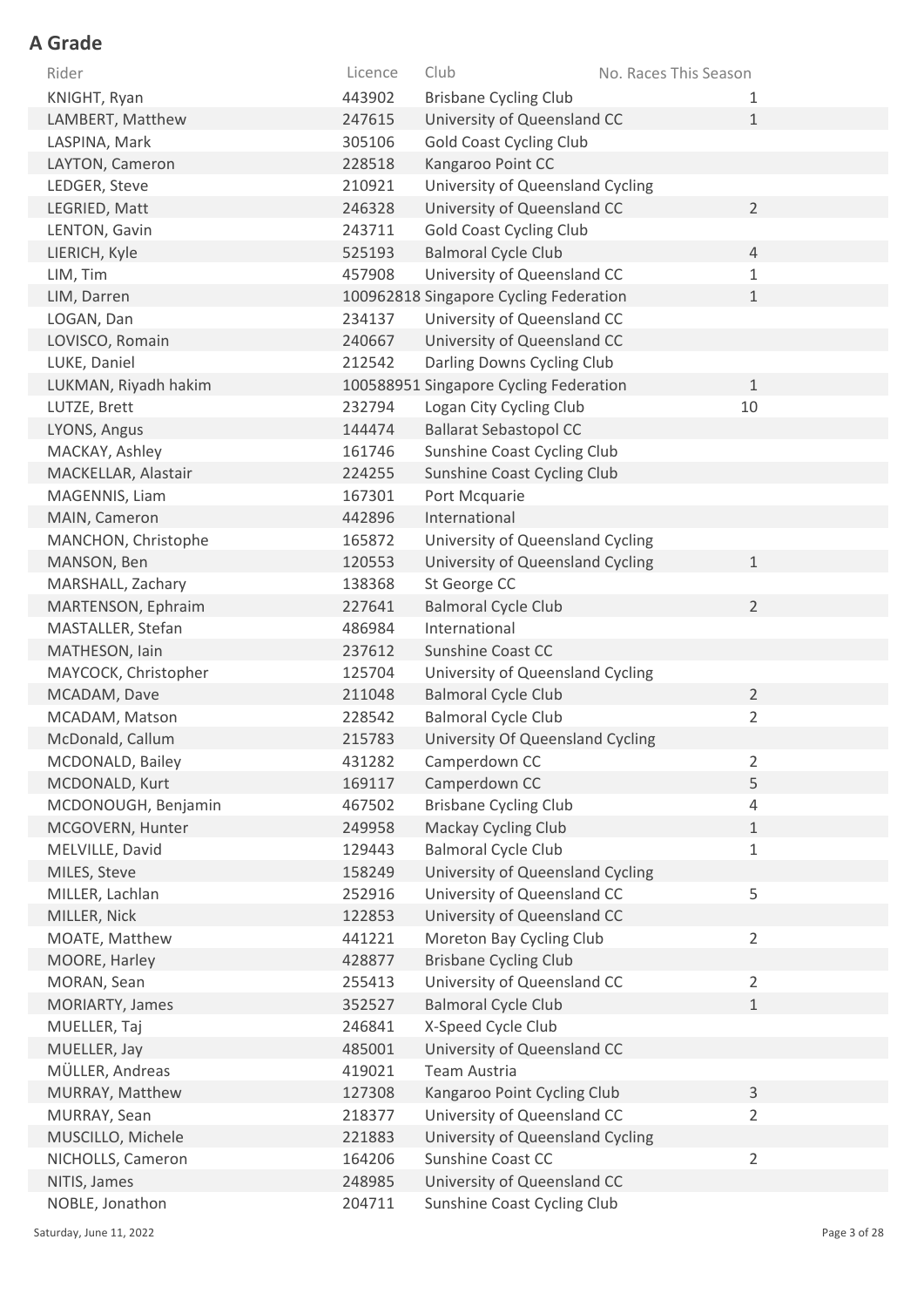| Rider                  | Licence | Club                              | No. Races This Season |  |
|------------------------|---------|-----------------------------------|-----------------------|--|
| O'BRIEN, Timothy       | 213418  | <b>Brisbane Cycling Club</b>      |                       |  |
| O'BRIEN, John          | 239180  | University of Queensland CC       |                       |  |
| ONUS, Mike             | 245999  | <b>Sunshine Coast CC</b>          |                       |  |
| PALMER, Justin         | 247754  | <b>Balmoral Cycle Club</b>        | 1                     |  |
| PANIZZA, James         | 206568  | <b>Balmoral Cycle Club</b>        | 3                     |  |
| PEDLER, Nicolas        | 219032  | <b>Balmoral Cycle Club</b>        | 4                     |  |
| PEGARD, Benjamin       | 237914  | <b>Brisbane Cycling Club</b>      | $\overline{2}$        |  |
| PLOWRIGHT, Jensen      | 208567  | hawthorn CC                       |                       |  |
| QUICK, Blake           | 209962  | <b>Balmoral Cycle Club</b>        |                       |  |
| RASHLEIGH, Stephen     | 217125  | University of Queensland CC       |                       |  |
| REID, Robert           | 304727  | University of Queensland Cycling  |                       |  |
| RICE, Matthew          | 138651  | Sunshine Coast CC                 |                       |  |
| RICE, Michael          | 131476  | Canberra Cycling Club             |                       |  |
| RICHARDS, Kane         | 999999  | <b>Gold Coast Cycling Club</b>    |                       |  |
| RICHARDSON, Mark       | 224555  | University of Queensland Cycling  |                       |  |
| ROBERTS, Matthew       | 205205  | <b>Brisbane Cycling Club</b>      |                       |  |
| ROBOTHAM, Rhys         | 228666  | <b>Balmoral Cycle Club</b>        | 3                     |  |
| ROSE, Graeme           | 205692  | Sunshine Coast CC                 |                       |  |
| ROSENLUND, Darcy       | 132618  | Moreton Bay Cycling Club          |                       |  |
| RUDOLPH, Malcolm       | 134949  | Fraser Coast Cycling Club         |                       |  |
| RUSH, Michael          | 233765  | University of Queensland Cycling  |                       |  |
| RYAN, Matthew          | 132854  | University of Queensland CC       | $\overline{2}$        |  |
| SAEED, Ismail          | 427252  | University of Queensland Cycling  | $\mathbf 1$           |  |
| SAYLES, Harry          | 247392  | University of Queensland CC       |                       |  |
| SCHEMBRI, Cameron      | 239156  | University of Queensland CC       |                       |  |
| SCHULTZ, Nicholas      | 124729  | Sunshine Coast Cycling Club       |                       |  |
| SCOTT, Peter           | 246424  | <b>Brisbane Cycling Club</b>      | $\overline{2}$        |  |
| SHAW, Stuart           | 121583  | Sunshine Coast CC                 |                       |  |
| SIM, Calvin            |         | 100093860 Cycleworx Singapore     | $\mathbf 1$           |  |
| SMALL, Andrew          | 247720  | University of Queensland CC       |                       |  |
| SODEN, Bradley         | 156482  | <b>Gold Coast Cycling Club</b>    |                       |  |
| STACY, Damien          | 204909  | Murwillumbah Cycle Club           |                       |  |
| STAFFORD, John         | 455526  | <b>Brisbane Cycling Club</b>      |                       |  |
| STENNING, Oliver       | 435954  | South Perth Cycling Club          |                       |  |
| SULLIVAN, Alex         | 230822  | University of Queensland CC       | $\mathbf{1}$          |  |
| SUTTON, Mitchell       | 155684  | <b>Fraser Coast Cycling Club</b>  |                       |  |
| SWAN, Bailey           | 446058  | <b>Balmoral Cycle Club</b>        | $\mathsf{3}$          |  |
| SWART, Bernie          | 205429  | University of Queensland CC       | 5                     |  |
| THEODORE, Patrick      | 428539  | Redlands Cycling and Multisport C |                       |  |
| THOMAS, Ryan           | 151037  | <b>Brisbane Cycling Club</b>      | $\,8\,$               |  |
| THOMAS, James          | 236266  | <b>Bundaberg Cycling Club</b>     |                       |  |
| THOMPSON, Hugo         | 431263  | <b>Balmoral Cycle Club</b>        | $\overline{2}$        |  |
| THOMSON, Matt          | 244537  | University of Queensland CC       |                       |  |
| TOMKINSON, Tyler       | 194050  | <b>Balmoral Cycle Club</b>        | 5                     |  |
| TOZER, Kurt            | 510289  | University of Queensland CC       | 3                     |  |
| TRAINOR, Sean          | 223544  | <b>Brisbane Cycling Club</b>      |                       |  |
| TREZISE, Declan        | 219927  | Darling Downs CC                  | $\overline{7}$        |  |
| <b>TURNER, Gregory</b> | 431258  | <b>Sunshine Coast CC</b>          |                       |  |
| UFFERT, Mihkel         | 494463  | University of Queensland CC       | 5                     |  |
| VAN DER MERWE, Werner  | 432625  | <b>Brisbane Cycling Club</b>      | $\mathsf 9$           |  |
| VESELY, Damien         | 252827  | <b>Brisbane Cycling Club</b>      | 1                     |  |

Saturday, June 11, 2022 Page 4 of 28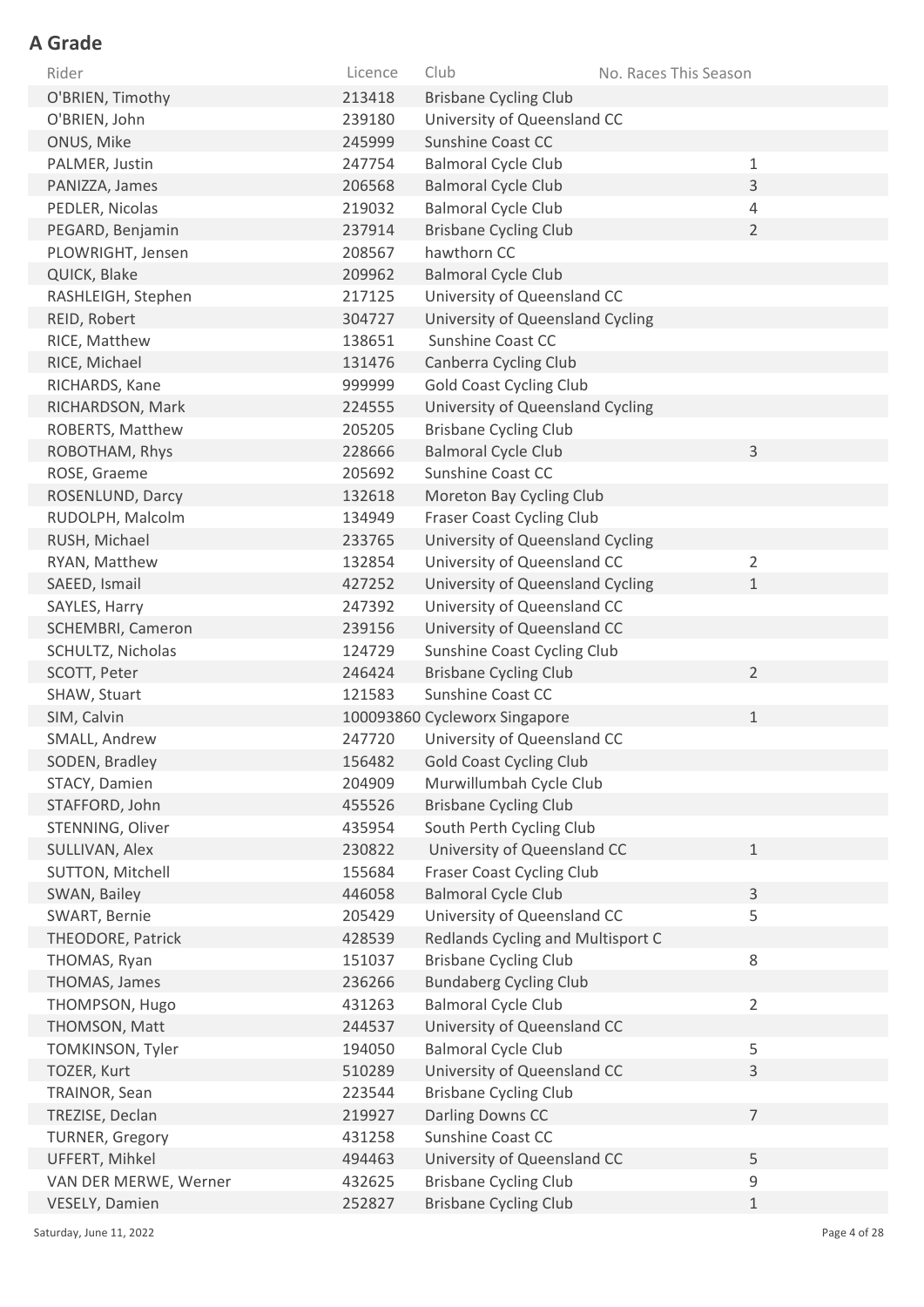| Rider                  | Licence | Club                             | No. Races This Season |                |
|------------------------|---------|----------------------------------|-----------------------|----------------|
| VINE, Jay              | 227512  | Canberra Cycling Club            |                       |                |
| VIVIERS, Ethan         | 216780  | <b>Balmoral Cycle Club</b>       |                       |                |
| <b>VOLKERS, Samuel</b> | 169615  | <b>Balmoral Cycle Club</b>       |                       | 3              |
| WALSH, Finn            | 168851  | <b>Balmoral Cycle Club</b>       |                       | $\overline{3}$ |
| WALSH, Liam            | 168852  | <b>Balmoral Cycle Club</b>       |                       | $\overline{2}$ |
| <b>WALTERS, Tyson</b>  | 253774  | <b>Balmoral Cycle Club</b>       |                       |                |
| <b>WALTERS, Bailey</b> | 211651  | <b>Fraser Coast Cycling Club</b> |                       |                |
| WATSON, Conor          | 195130  | <b>Balmoral Cycle Club</b>       |                       |                |
| WEST, Robert           | 199132  | University of Queensland Cycling |                       | 1              |
| WESTERMAN, Mark        | 437470  | <b>Sunshine Coast CC</b>         |                       |                |
| <b>WHARTON, Declan</b> | 199133  | University of Queensland Cycling |                       | 5              |
| WHELDON, Brett         | 172886  | University of Queensland Cycling |                       | 6              |
| WHITE, Nathan          | 160260  | University of Queensland CC      |                       | $\mathbf 1$    |
| WHITE, Calan           | 213183  | <b>Balmoral Cycle Club</b>       |                       |                |
| WIGGINS, Craig         | 195945  | Albany Cycling Club              |                       | $\sqrt{4}$     |
| WILCOX, Calem          | 214795  | University of Queensland CC      |                       |                |
| WILLIAMS, Christopher  | 133258  | Kangaroo Point Cycling Club      |                       |                |
| WILLIAMS, Matthew      | 125341  | <b>Balmoral Cycle Club</b>       |                       |                |
| WILLIAMS, Adam         | 241305  | University of Queensland CC      |                       | 6              |
| WILLIAN, Luke          | 210764  | University of Queensland Cycling |                       | 5              |
| WILLSHER, David        | 217823  | Logan City Cycling Club          |                       |                |
| WOOD, Thomas           | 243475  | University of Queensland CC      |                       |                |
| WOODS-NIEPER, Josh     | 231592  | University of Queensland CC      |                       | $\overline{2}$ |
| WRIGHT, Cameron        | 210391  | <b>Balmoral Cycle Club</b>       |                       | $\overline{2}$ |
| ZARANSKI, Samuel       | 212589  | <b>Brisbane Cycling Club</b>     |                       |                |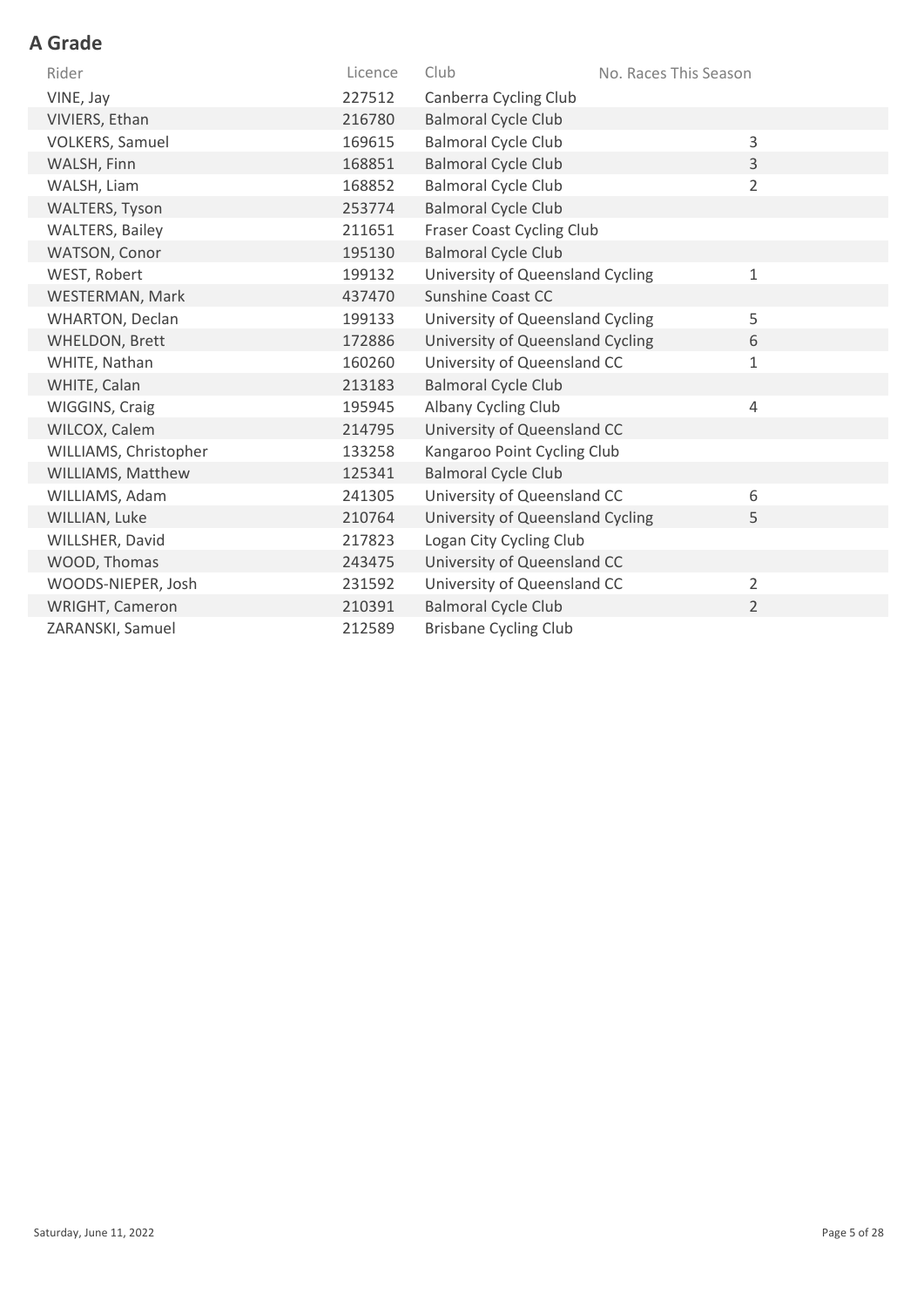| Rider                    | Licence | Club                              | No. Races This Season |
|--------------------------|---------|-----------------------------------|-----------------------|
| ALLAN, Adam              | 236826  | <b>Brisbane Cycling Club</b>      | 7                     |
| ALLAN, John              | 151744  | University of Queensland Cycling  |                       |
| ALLEN, Phil              | 215102  | University of Queensland Cycling  | 1                     |
| ALLINGHAM, Thomas        | 431982  | University of Queensland CC       | $\mathbf{1}$          |
| ALTON, Imogen            | 431102  | <b>Brisbane Cycling Club</b>      | $\mathbf{1}$          |
| ANDREWS, Ben             | 429653  | <b>Balmoral Cycle Club</b>        |                       |
| ANTHONISZ, Simon         | 168263  | University of Queensland Cycling  |                       |
| <b>ANTHONY, Rick</b>     | 459752  | <b>Brisbane Cycling Club</b>      | $\overline{4}$        |
| ASMUS, Anthony           | 158086  | <b>Brisbane Cycling Club</b>      |                       |
| BARTLEY, Peter           | 207114  | <b>Balmoral Cycle Club</b>        |                       |
| <b>BATTLE, Claire</b>    | 445478  | University of Queensland CC       | $\overline{2}$        |
| BEALE, Jon               | 164981  | Moreton Bay Cycling Club          |                       |
| BECK, Anna               | 147816  | University of Queensland Cycling  | $\mathbf 1$           |
| <b>BICKNELL, Martin</b>  | 151741  | University of Queensland Cycling  |                       |
| <b>BLACK, Chris</b>      | 470454  | <b>Brisbane Cycling Club</b>      |                       |
| <b>BOGLIO, Cassia</b>    | 219061  | Roues Chards Cycling Club         |                       |
| BOSSON, Neil             | 427928  | Lifecycle Cycling Club            | $\overline{2}$        |
| <b>BOULT, Michael</b>    | 506829  | University of Queensland CC       | 3                     |
| BRAND, David             | 428923  | <b>Brisbane Cycling Club</b>      |                       |
| BRIDGE, Lachlan          | 249824  | <b>Brisbane Cycling Club</b>      |                       |
| <b>BRODRICK, Ben</b>     | 208062  | Sunshine Coast Cycling Club       |                       |
| BROWN, Jemma             | 168841  | <b>Brisbane Cycling Club</b>      |                       |
| BRUNTON-MAKEHAM, Grace   | 240897  | University of Queensland Cycling  |                       |
| BRYDGES, Ryan            | 433455  | Lifecycle Cycling Club            |                       |
| BUNDE, Rhys              | 255271  | <b>Brisbane Cycling Club</b>      |                       |
| BURGESS, Jayden          | 222335  | <b>Brisbane Cycling Club</b>      | 6                     |
| <b>BURTON, Richard</b>   | 247065  | University of Queensland CC       |                       |
| <b>BUTLER, Cahn</b>      | 446097  | <b>Brisbane Cycling Club</b>      |                       |
| <b>BUTLER, Brendan</b>   | 436838  | Sunshine Coast Cycling Club       |                       |
| CAIN, Rob                | 149832  | Redlands Cycling and Multisport C |                       |
| CALDWELL, Rod            | 221511  | <b>Balmoral Cycle Club</b>        |                       |
| CAMPBELL, Robert         | 440743  | Lifecycle Cycling Club            | 5                     |
| CARNES, Brooke           | 217968  | <b>Balmoral Cycle Club</b>        |                       |
| CARNES, Isabelle         | 450789  | <b>Balmoral Cycle Club</b>        | $\overline{4}$        |
| CASTLES, Ben             | 246572  | Lifecycle Cycling Club            |                       |
| CHANCELLOR, Laura        | 444941  | Sydney Uni Velo                   | $\overline{2}$        |
| CHIPPINDALE, Luke        | 447302  | University of Queensland CC       | $\overline{4}$        |
| CLARK, Matthew           | 225644  | Sunshine Coast Cycling Club       |                       |
| CLIFFORD, Leigh          | 303548  | <b>Brisbane Cycling Club</b>      |                       |
| COLLINS, James           | 237344  | University of Queensland Cycling  |                       |
| COLLINS, Sebastian       | 224546  | <b>Balmoral Cycle Club</b>        | $\overline{2}$        |
| COLLINS, William         | 254218  | University of Queensland CC       |                       |
| COMINO, Matthew          | 428602  | Lifecycle Cycling Club            |                       |
| CONSTANT, Guy            | 254670  | University of Queensland CC       |                       |
| COOPER, Reece            | 243618  | Sunshine Coast CC                 |                       |
| CRADDOCK, William        | 213787  | Sunshine Coast CC                 |                       |
| CRAWFORD, Gregory        | 231996  | Logan City Cycling Club           | $\mathbf 1$           |
| CROME, Jack              | 443989  | <b>Balmoral Cycle Club</b>        | 3                     |
| CUNNINGHAM, Luke         | 430361  | University of Queensland CC       |                       |
| CUNNINGHAM-CREECH, Jesse | 232680  | University of Queensland Cycling  |                       |
| DAVIDSON, Peter          | 210793  | <b>Brisbane Cycling Club</b>      |                       |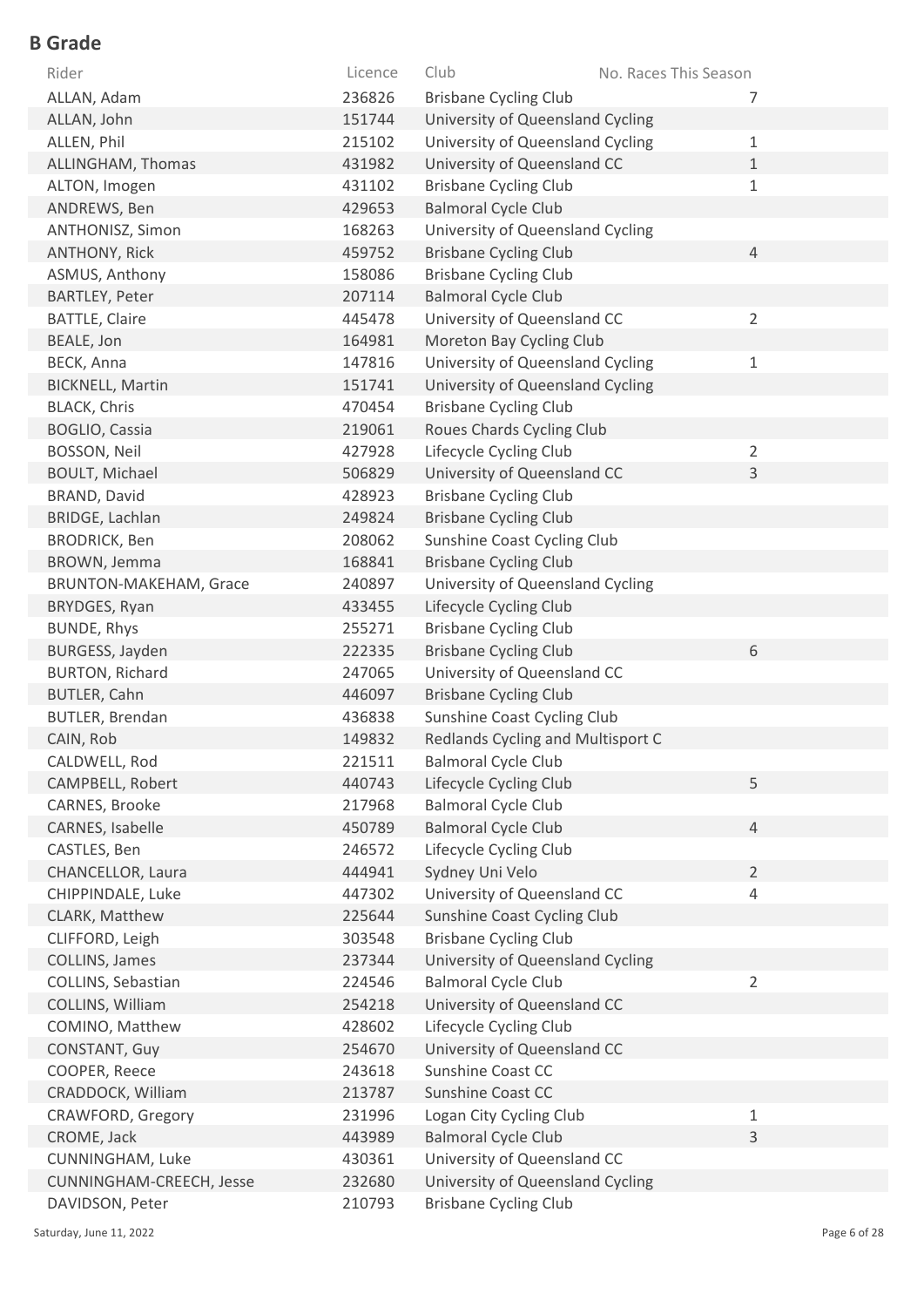| Rider                         | Licence          | Club<br>No. Races This Season                       |
|-------------------------------|------------------|-----------------------------------------------------|
| DAVIES, Dean                  | 214571           | University of Queensland Cycling                    |
| DAVIS, Chris                  | 442006           | University of Queensland CC                         |
| DAVIS, Rory                   | 432907           | Lifecycle Cycling Club<br>$\mathbf{1}$              |
| DAVY, jason                   | 481693           | University of Queensland CC<br>14                   |
| DAWSON, Adam                  | 205529           | University of Queensland CC<br>$\mathsf 3$          |
| DEL BEATO, Julian             | 197639           | University of Queensland CC<br>3                    |
| DOBSON, Joel                  | 225919           | Darling Downs CC                                    |
| DODD, Cassandra               | 166519           | Lifecycle Cycling Club                              |
| DODD, James                   | 140728           | University of Queensland CC                         |
| DORE, Andrew                  | 196685           | <b>Brisbane Cycling Club</b>                        |
| DOUGLAS-SAVAGE, Cameron       | 446313           | <b>Brisbane Cycling Club</b><br>$\mathbf{1}$        |
| DOWNEY, Shannon               | 240469           | Sunshine Coast CC                                   |
| DREW, Dahl                    | 442476           | Sunshine Coast CC<br>$\mathbf{1}$                   |
| DRICE, Jeremy                 | 248944           | Ipswich CC                                          |
| DUGGAN, Shannon               | 148223           | University of Queensland CC<br>$\overline{4}$       |
| <b>DUTTON, Brittany</b>       | 134938           | <b>Brisbane Cycling Club</b>                        |
| DYSON, Disa                   | 254934           | $\overline{2}$<br>Redlands Cycling and Multisport C |
| EDGE, David                   | 212867           | University of Queensland CC                         |
| EDWARDS, Rachel               | 168570           | University of Queensland Cycling                    |
| ELDER, Chris                  | 160261           | University of Queensland Cycling                    |
| ELLUL, Adrian                 | 249407           | University of Queensland CC                         |
| <b>ENNEVER, Matthew</b>       | 431636           | University of Queensland CC<br>$\overline{2}$       |
| <b>EWART-MCTIGUE, Jessica</b> | 440403           | University of Queensland CC<br>5                    |
| FELDMANN, Tom                 | 436413           | <b>Balmoral Cycle Club</b><br>$\overline{2}$        |
| FENTON, Justin                | 139707           | University of Queensland Cycling                    |
| FENTON, John                  | 230087           | <b>Balmoral Cycle Club</b>                          |
| FERRETTI DE LUCA, Giuseppe    | 243513           | $\overline{2}$<br><b>Brisbane Cycling Club</b>      |
| FISH, Brian                   | 133025           | Sunshine Coast CC<br>$\overline{2}$                 |
| FITZPATRICK, Mark             | 254002           | University of Queensland CC<br>$\mathbf{1}$         |
| FLORENTINE, Simon             | 248989           | University of Queensland CC                         |
| FLYNN, Micheal                | 245343           | University of Queensland CC                         |
| FOWLER, Emily                 | 231308           | University of Queensland CC                         |
| FRANCIS, Jessa                | 442370           | 5<br><b>Sunshine Coast CC</b>                       |
| FREIBERG, John                | 489042           | University of Queensland CC<br>$\overline{2}$       |
| FREW, Joshua                  | 454474           | <b>Gold Coast Cycling Club</b><br>$\mathbf 1$       |
| FRINO, Clint                  | 447780           | $\overline{7}$<br>Lifecycle Cycling Club            |
| GEUGAN, Thibault              | 249625           | University of Queensland CC                         |
| Gilfedder, Alexander          | 445129           | 5<br><b>Balmoral Cycling Club</b>                   |
| GILS, Nicholas                | 213340           | University of Queensland Cycling                    |
| GOLLAN, Jeff                  | 249077           | Lifecycle Cycling Club                              |
| GOODYEAR, Faye                | 200717           | University of Queensland Cycling                    |
| GOSENS, Gerrard               | 235631           | $1\,$<br>Lifecycle Cycling Club                     |
| GRANT, Graham                 | 199012           | Cairns Cycling Club                                 |
| GRAY, Lachlan                 | 252646           | Lifecycle Cycling Club                              |
| GREEN, Simeon                 | <b>UCI 10071</b> | EuroCyclingTrips                                    |
| GREEN, Emma                   | 441342           | $\overline{2}$<br><b>Gold Coast Cycling Club</b>    |
| GREGG, Jason                  | 445102           | Ipswich CC                                          |
| GRUBER, Scott                 | 505700           | Sunshine Coast CC<br>$\overline{2}$                 |
| <b>GUENTHER, Troy</b>         | 248974           | <b>Sunshine Coast CC</b>                            |
| HACKETT, Paul                 | 201052           | <b>Brisbane Cycling Club</b><br>$\overline{2}$      |
| HAINS, Jack                   | 436197           | <b>Brisbane Cycling Club</b><br>$\overline{2}$      |

Saturday, June 11, 2022 Page 7 of 28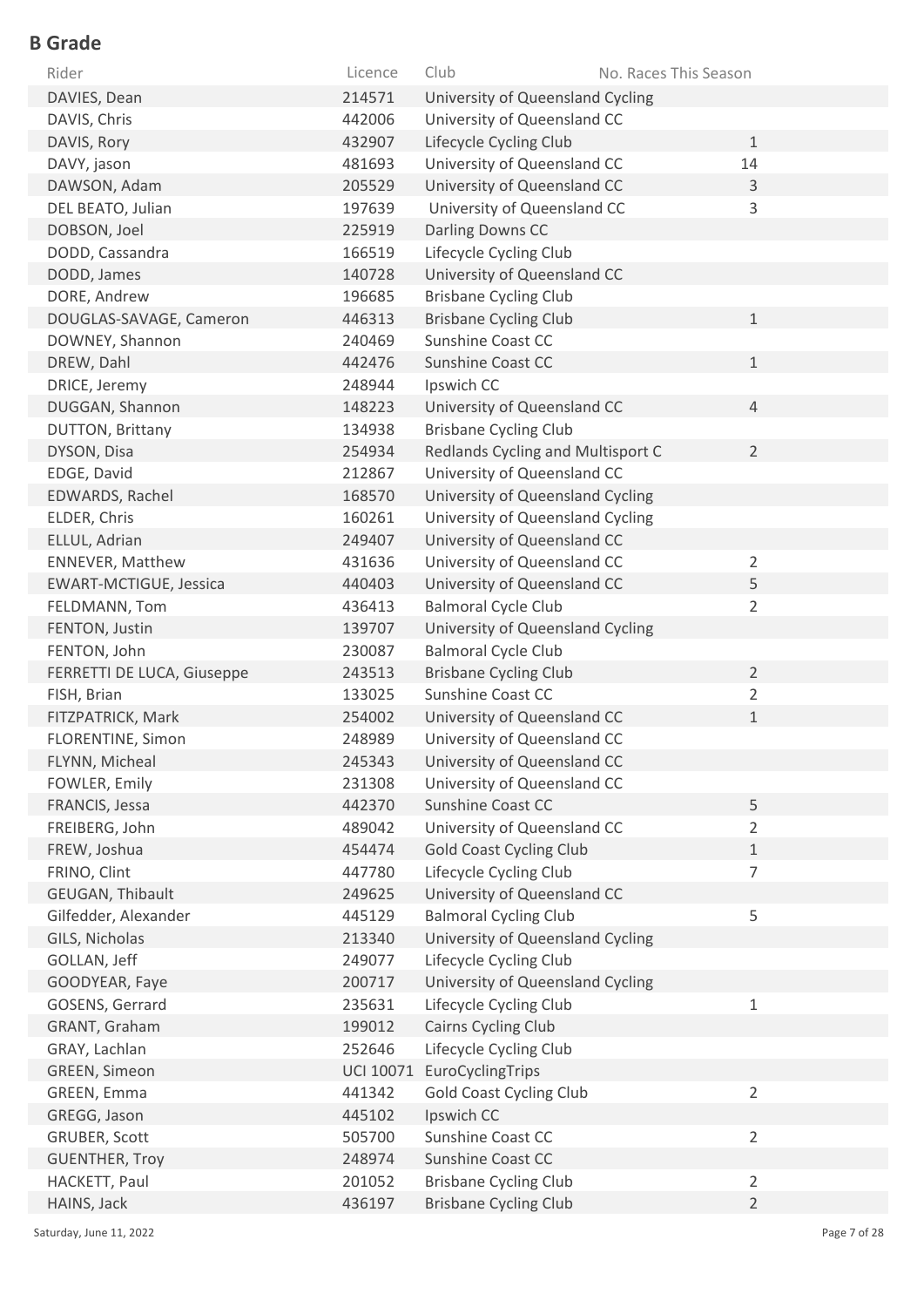| Rider               | Licence | Club<br>No. Races This Season          |                |
|---------------------|---------|----------------------------------------|----------------|
| HANNAN, Dyane       | 172006  | University of Queensland Cycling       |                |
| HARDY, Matthew      | 447452  | <b>Brisbane Cycling Club</b>           |                |
| HARLOW, Ben         | 249221  | <b>Brisbane Cycling Club</b>           |                |
| HARPER, Stephen     | 231731  | University of Queensland CC            | $\overline{7}$ |
| HARRIS, Damian      | 119993  | <b>Bundaberg Cycling Club</b>          |                |
| HATFIELD, John      | 205152  | <b>Brisbane Cycling Club</b>           |                |
| HAWTHORN, Troy      | 203232  | <b>Brisbane Cycling Club</b>           |                |
| HAY, Andrew         | 199236  | <b>Brisbane Cycling Club</b>           | $\mathbf{1}$   |
| HAYDEN, Mia         | 431686  | <b>Gold Coast Cycling Club</b>         | $\overline{2}$ |
| HEADING, Ralph      | 230626  | <b>Brisbane Cycling Club</b>           |                |
| HEAPS, Dale         | 239838  | University of Queensland Cycling       |                |
| HICKSON, John       | 131244  | University of Queensland Cycling       |                |
| HIGGINS, David      | 448748  | <b>Brisbane Cycling Club</b>           | $\overline{2}$ |
| HINDS, Mark         | 238671  | <b>Brisbane Cycling Club</b>           | 6              |
| HOBSON, Jonathan    | 121554  | Kangaroo Point Cycling Club            | $\mathbf{1}$   |
| HOCKING, Gary       | 213142  | University of Queensland Cycling       |                |
| HOHN, Shayne        | 216326  | <b>Brisbane Cycling Club</b>           |                |
| HOITINK, Ellie      | 241222  | <b>Balmoral Cycle Club</b>             | $\overline{2}$ |
| HOLMAN, Jamie       | 232057  | University of Queensland CC            | 1              |
| HOOD, Toby          | 127621  | <b>Balmoral CC</b>                     | 3              |
| HUANG, Junjie       | 240379  | Moreton Bay Cycling Club               | 13             |
| <b>IBBOTT, Liam</b> | 445693  | University of Queensland CC            | 1              |
| INGLES, Joshua      | 252586  | <b>Gold Coast Cycling Club</b>         | $\mathbf 1$    |
| ISMAIL, Syaheed     | 519006  | <b>STARTER PACK</b>                    |                |
| JENSEN, Ian         | 159667  | <b>Balmoral Cycle Club</b>             |                |
| JOEBGES, Philipp    | 433409  | Lifecycle Cycling Club                 | 12             |
| JOHNSTON, Shaylee   | 442795  | University of Queensland CC            | 1              |
| JOHNSTON, James     | 435050  | University of Queensland CC            |                |
| JONES, Hayley       | 148080  | <b>Balmoral Cycle Club</b>             | 3              |
| JONES, Michael      | 197861  | University of Queensland Cycling       |                |
| JONES, Ashlee       | 149517  | Carnegie Caufield CC                   |                |
| KANDIERO, Munashe   | 445185  | Lifecycle Cycling Club                 | 3              |
| KELLY, Chris        | 431008  | University of Queensland CC            |                |
| KEMP, Brett         | 196006  | University of Queensland Cycling       |                |
| KING, Ben           | 433415  | Lifecycle Cycling Club                 | 1              |
| KING, Craig         | 196880  | Sunshine Coast Cycling Club            |                |
| KJELDAL, Luke       | 252135  | University of Queensland CC            |                |
| KNOX, Campbell      | 240001  | University of Queensland Cycling       | 3              |
| KOLESARIC, Matthew  | 252843  | <b>Balmoral Cycle Club</b>             | $\overline{2}$ |
| LA GRANGE, Adrian   | 245985  | University of Queensland CC            |                |
| LANDSBERG, Jack     | 232167  | University of Queensland CC            | 1              |
| LANGER, Natalie     | 147887  | <b>Brisbane Cycling Club</b>           |                |
| LAW, Peter          | 199818  | <b>Brisbane Cycling Club</b>           |                |
| LENNON, Dominic     | 440478  | <b>Brisbane Cycling Club</b>           | 3              |
| LEWIS, Daniel       | 238161  | University of Queensland CC            |                |
| LEWIS, Steve        | 243188  | Lifecycle Cycling Club                 | $\overline{7}$ |
| LIAU, Elizabeth     |         | 100904784 Singapore Cycling Federation | $1\,$          |
| LONGDEN, Simone     | 228513  | <b>Brisbane Cycling Club</b>           |                |
| LOUW, Anya          | 168252  | mersey Valley Devonport CC             | 3              |
| LOVATT, Jake        | 506801  | Ipswich CC                             | $\mathbf{1}$   |
| LOVE, Karl          | 494995  | Lifecycle Cycling Club                 | $\overline{2}$ |

Saturday, June 11, 2022 2001 2012 12:30 Page 8 of 28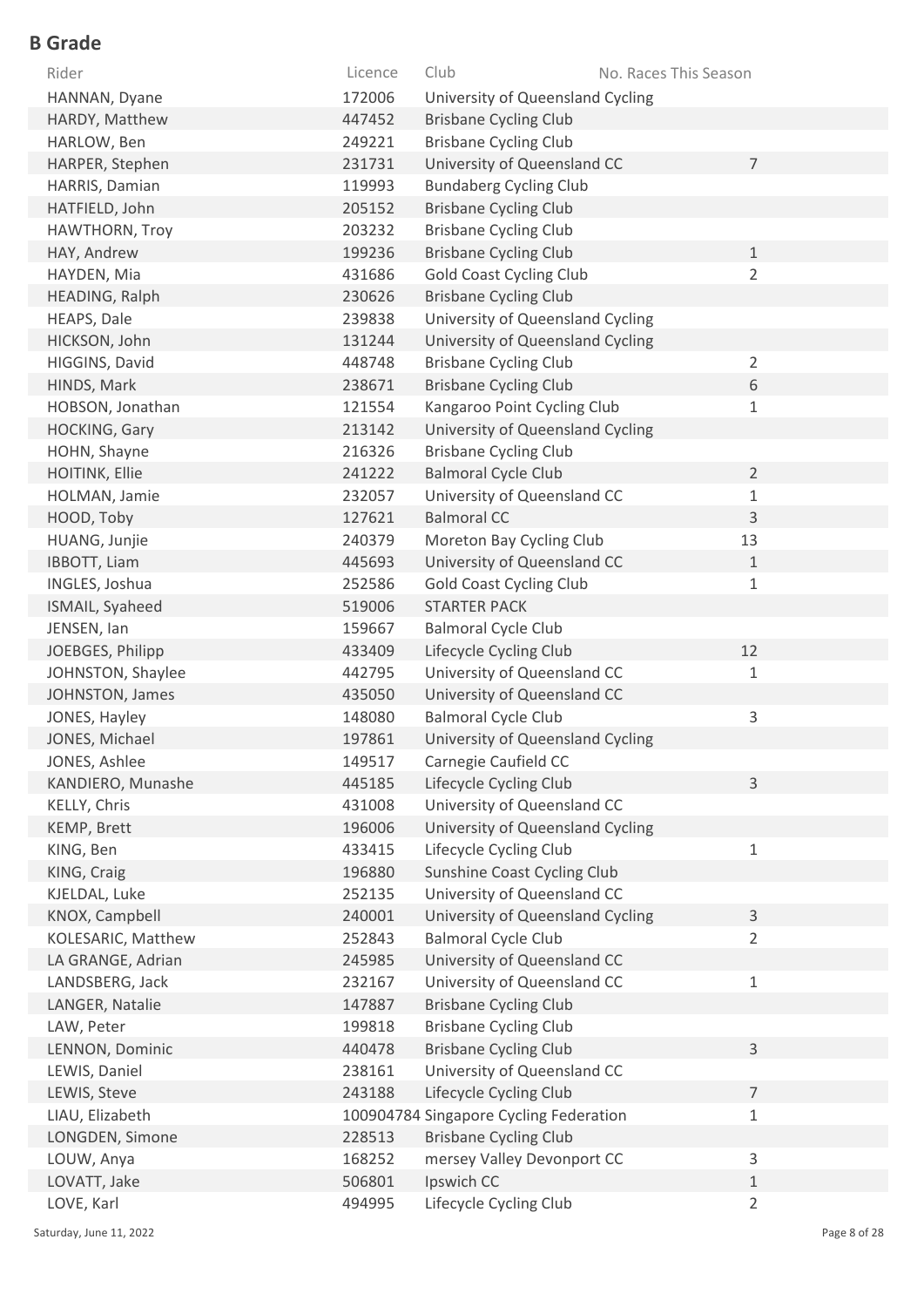| Rider                 | Licence | Club                             | No. Races This Season |                |
|-----------------------|---------|----------------------------------|-----------------------|----------------|
| LOVE, Soul            | 241121  | University of Queensland CC      |                       | $\mathbf{1}$   |
| LUBCKE, Holly         | 445747  | Sunshine Coast CC                |                       | $\overline{2}$ |
| LUKE, Ashley          | 219830  | Darling Downs CC                 |                       |                |
| LUNN, Dylan           | 429180  | Sunshine Coast CC                |                       |                |
| LUO, Yiwei            |         | 100159541 International          |                       | $\mathbf{1}$   |
| LUTTON, Chris         | 231599  | University of Queensland Cycling |                       | $\mathbf{1}$   |
| MACKENZIE, Andrew     | 252571  | <b>Brisbane Cycling Club</b>     |                       |                |
| MACLEAN, Matt         | 450131  | University of Queensland CC      |                       |                |
| MACLENNAN, Lewis      | 206671  | <b>Brisbane Cycling Club</b>     |                       |                |
| MADSEN, Steven        | 223702  | Moreton Bay Cycling Club         |                       |                |
| MARRIOTT, Scott       | 437875  | University of Queensland CC      |                       |                |
| MARTINS, Samuel       | 202728  | University of Queensland Cycling |                       |                |
| MARTIN-WALLACE, Alex  | 160668  | Sunshine Coast Cycling Club      |                       |                |
| MASSELOS, Alec        | 478436  | Lifecycle Cycling Club           |                       | $\overline{7}$ |
| MATTERS, Jordan       | 255463  | University of Queensland CC      |                       | $\overline{4}$ |
| MCCARTHY, Liam        | 132802  | Kangaroo Point Cycling Club      |                       | $\overline{2}$ |
| MCCOACH, Liam         | 443741  | <b>Balmoral Cycle Club</b>       |                       | 3              |
| MCCULLOUGH, Brooke    | 223047  | hawthorn CC                      |                       | $\overline{2}$ |
| MCINTOSH, Calan       | 204194  | <b>Brisbane Cycling Club</b>     |                       |                |
| MCKINSTRY, Jack       | 232497  | University of Queensland CC      |                       | 4              |
| MCLENNAN, Liliana     | 214110  | <b>Balmoral Cycle Club</b>       |                       |                |
| MCMAHON, Laurence     | 444814  | <b>Brisbane Cycling Club</b>     |                       |                |
| MCMURDY, Kristopher   | 197183  | University of Queensland Cycling |                       |                |
| MCPHERSON, Ewan       | 522014  | University of Queensland CC      |                       | $\mathbf{1}$   |
| <b>MEARNS, Travis</b> | 230293  | <b>Brisbane Cycling Club</b>     |                       |                |
| MEYNINK, lan          | 439040  | <b>STARTER PACK</b>              |                       |                |
| Michael, Peter        | 241914  | University Of Queensland Cycling |                       | $\mathbf{1}$   |
| MICHELL, Andrew       | 438588  | Lifecycle Cycling Club           |                       | 3              |
| MILLER, Joanne        | 216109  | Lifecycle Cycling Club           |                       |                |
| MILLER, Chris         | 429826  | Lifecycle Cycling Club           |                       | 4              |
| MILLER, Brad          | 218604  | <b>Brisbane Cycling Club</b>     |                       | 3              |
| MITCHELL, Jerome      | 253162  | <b>Balmoral Cycle Club</b>       |                       | 7              |
| MITCHELL, Ian         | 235398  | University of Queensland Cycling |                       |                |
| MITCHELL, Paul        | 203528  | University of Queensland Cycling |                       | 3              |
| MORGAN, Gary          | 196888  | <b>Sunshine Coast CC</b>         |                       | $\mathbf{1}$   |
| MORIARTY, Benjamin    | 255121  | University of Queensland CC      |                       | 3              |
| MORRIS, Glen          | 431456  | University of Queensland Cycling |                       |                |
| MOSES, Stephen        | 228795  | melbourne CC                     |                       |                |
| MOYE, Richard         | 432739  | Sunshine Coast CC                |                       | 3              |
| MULCAHY, Daniel       | 239665  | University of Queensland CC      |                       |                |
| MULLAN, Gerry         | 147834  | <b>Brisbane Cycling Club</b>     |                       |                |
| MUNRO, Paul           | 247138  | <b>Brisbane Cycling Club</b>     |                       |                |
| MURPHY, Peter         | 153329  | <b>Balmoral Cycle Club</b>       |                       |                |
| MURRAY, Michaela      | 221320  | <b>Balmoral Cycle Club</b>       |                       |                |
| MYATT, Tony           | 238152  | University of Queensland Cycling |                       |                |
| NELSON, Brett         | 169948  | University of Queensland Cycling |                       |                |
| NELSON, Rob           | 253114  | <b>Brisbane Cycling Club</b>     |                       |                |
| NELSON, Tim           | 221740  | University of Queensland Cycling |                       |                |
| NEWCOMB, Stephen      | 237946  | Lifecycle Cycling Club           |                       | 8              |
| NEWMAN, Matt          | 445297  | University of Queensland CC      |                       | $\mathbf{1}$   |
| NORTH, Stephen        | 160878  | <b>Brisbane Cycling Club</b>     |                       |                |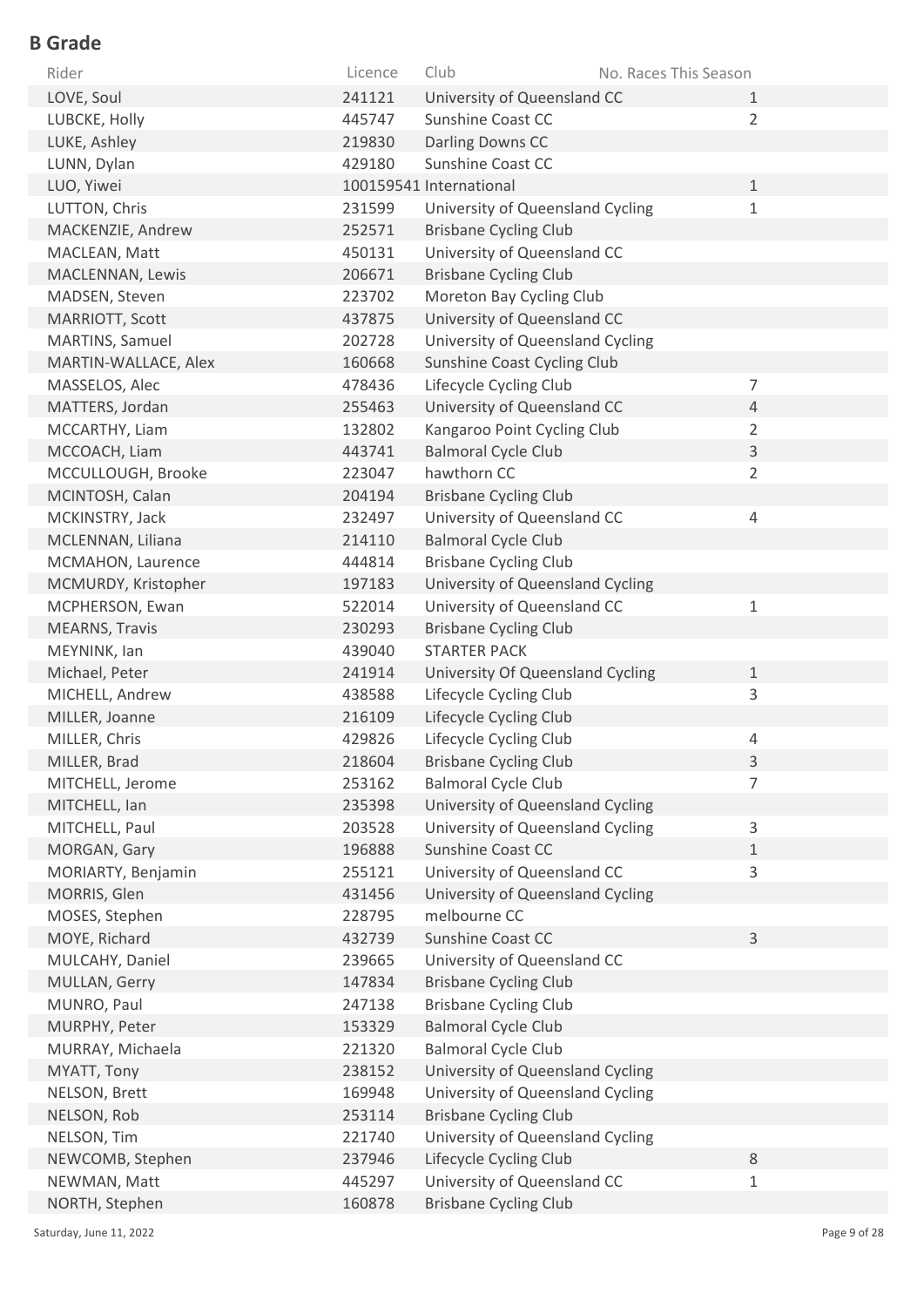| Rider                    | Licence | Club                             | No. Races This Season |
|--------------------------|---------|----------------------------------|-----------------------|
| NUSPAN, Elizabeth        | 224819  | <b>Brunswick Cycling Club</b>    |                       |
| OAKES, Hayley            | 243751  | Northern Rivers Dirty Wheelers   | $\mathbf{1}$          |
| OCHOA, Esteban           | 433140  | Lifecycle Cycling Club           | 12                    |
| O'DONOHUE, Bevan         | 203126  | <b>Brisbane Cycling Club</b>     |                       |
| <b>OSBORNE, Troy</b>     | 252998  | Logan City Cycling Club          | $\mathbf 1$           |
| O'TOOLE, Anthony         | 121610  | University of Queensland Cycling |                       |
| OUTHWAITE, Jonathon      | 245950  | <b>Brisbane Cycling Club</b>     |                       |
| <b>OUWERKERK, Samuel</b> | 255508  | MTBA - RATS Cycling Club Inc     | $\mathbf{1}$          |
| OXLEY, Gareth            | 223309  | University of Queensland CC      |                       |
| PARKER, Greg             | 244121  | Lifecycle Cycling Club           |                       |
| PATRICK, Daniel          | 241076  | University of Queensland CC      | $\mathbf{1}$          |
| PAYNE, Matthew           | 120670  | <b>Brisbane Cycling Club</b>     |                       |
| PEARN, Joshua            | 254255  | Lifecycle Cycling Club           | 8                     |
| PEDEN, Graham            | 224915  | <b>Brisbane Cycling Club</b>     |                       |
| PERRY, Lauren            | 142991  | Launceston CC                    |                       |
| PETERSEN, Craig          | 238752  | <b>Brisbane Cycling Club</b>     |                       |
| PHEELY, Andrew           | 204301  | <b>Brisbane Cycling Club</b>     |                       |
| PIACUN, Dominic          | 246764  | University of Queensland CC      |                       |
| PIAT, Samuel             | 216849  | Ipswich Cycling Club             |                       |
| PLANT, Sebastian         | 433451  | University of Queensland CC      |                       |
| PORTER, Jason            | 226417  | <b>Brisbane Cycling Club</b>     |                       |
| PRATT, Emma              | 159814  | <b>Balmoral Cycle Club</b>       |                       |
| PRATT, Jessica           | 157687  | <b>Balmoral Cycle Club</b>       | $1\,$                 |
| RANSOME, Kym             | 246651  | University of Queensland CC      | $\overline{2}$        |
| REIBELT, Harrison        | 434778  | 3 DAY                            |                       |
| RENARD, Graeme           | 442900  | <b>STARTER PACK</b>              |                       |
| RICHARDS, Timothy        | 211402  | <b>Balmoral Cycle Club</b>       |                       |
| ROBARDS, Lauren          | 214874  | <b>Balmoral Cycle Club</b>       |                       |
| ROBERTS, Jacinta         | 445995  | Lifecycle Cycling Club           | 5                     |
| ROSENBLATT, Cameron      | 224973  | University of Queensland Cycling |                       |
| ROSLAN, Izzat            | 241214  | University of Queensland CC      |                       |
| Ross, Matt               | 236033  | University Of Queensland Cycling | $\mathbf{1}$          |
| ROSSER, Sean             | 216030  | University of Queensland Cycling |                       |
| ROTHWELL, Jonathan       | 447473  | Lifecycle Cycling Club           | $\overline{7}$        |
| ROWORTH, Mark            | 157611  | University of Queensland CC      | $\mathbf{1}$          |
| RUSSELL, Desmond         | 239765  | University of Queensland CC      |                       |
| SAYER, Brad              | 198393  | Murwillumbah Cycle Club          | $\overline{2}$        |
| SBRESNY, Richard         | 452465  | University of Queensland CC      |                       |
| SCHOUPPE, Vincent        | 430082  | <b>Brisbane Cycling Club</b>     | 5                     |
| SCHRAMM, Amy             | 138396  | Kangaroo Point Cycling Club      |                       |
| SCHUT, Teun              | 427452  | Sunshine Coast CC                |                       |
| SEARLES, Timothy         | 124904  | University of Queensland Cycling |                       |
| SHEEHAN, David           | 252110  | Kangaroo Point CC                |                       |
| SHEEHAN, Riley           | 475520  | <b>Brisbane Cycling Club</b>     | $\mathbf{1}$          |
| SHEFFIELD, James         | 211044  | Kangaroo Point CC                |                       |
| SHELBERG, Jake           | 452865  | Alpine CC                        |                       |
| SHELBERG, David          | 459388  | <b>Brisbane Cycling Club</b>     | $\mathbf 1$           |
| SHIPARD, Adam            | 462566  | University of Queensland Cycling |                       |
| SHIPTON, Kyle            | 251623  | <b>Sunshine Coast CC</b>         |                       |
| SHUGG, Gus               | 248546  | <b>Balmoral Cycle Club</b>       |                       |
| SKJELBRED, Oystein       | 248492  | Kangaroo Point CC                |                       |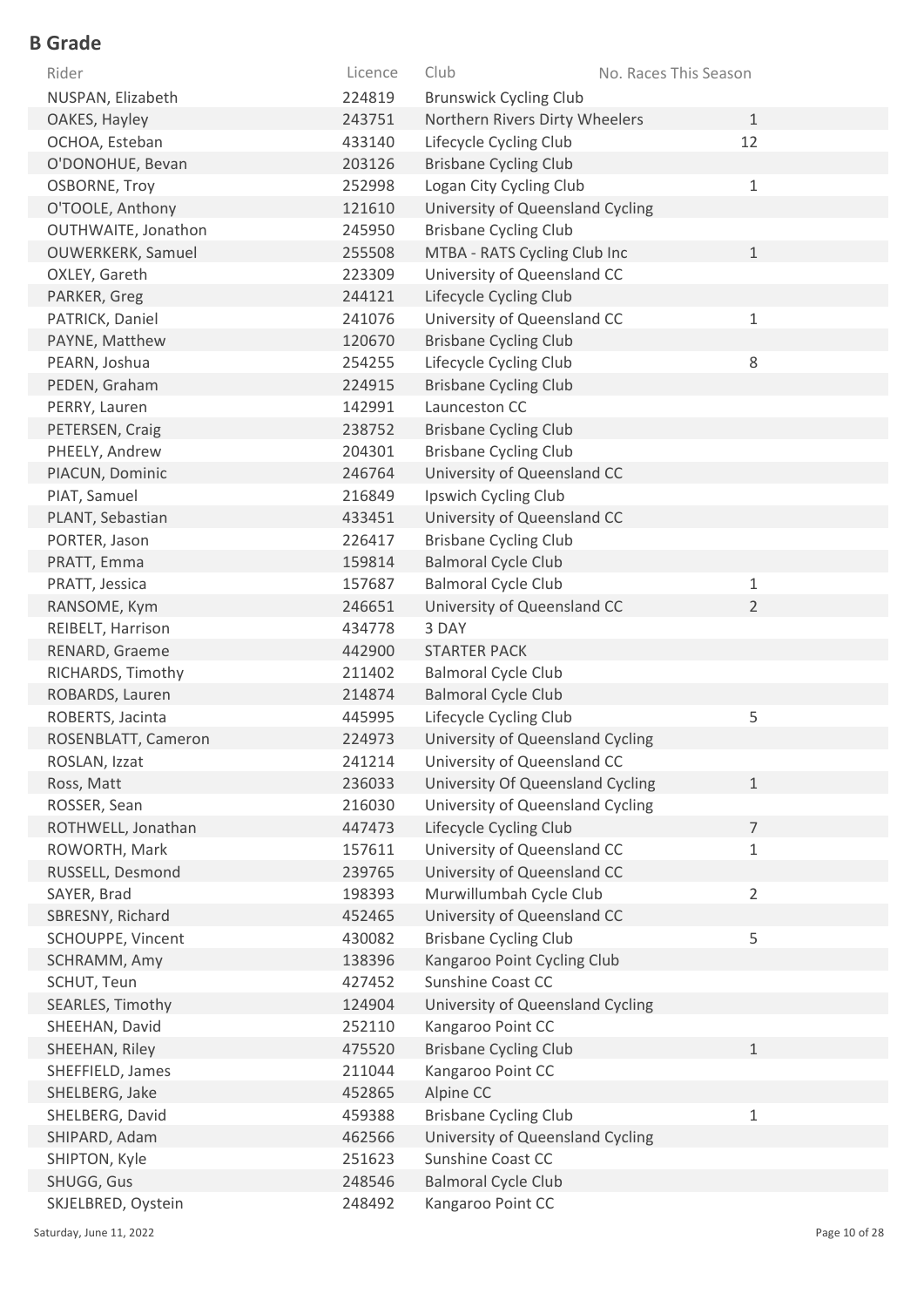| Rider                  | Licence | Club                             | No. Races This Season |                |
|------------------------|---------|----------------------------------|-----------------------|----------------|
| SMITH, Klayten         | 453461  | Bicisport                        |                       | 6              |
| SMITH, Matt            | 252711  | Logan City Cycling Club          |                       |                |
| SMITH, Keiron          | 226422  | Kangaroo Point Cycling Club      |                       |                |
| SNELL, Bruce           | 457108  | University of Queensland CC      |                       | $\overline{2}$ |
| SNIEGOWSKI, kurtis     | 427948  | <b>Balmoral Cycle Club</b>       |                       | $\mathbf 1$    |
| SOUTHAM, Luke          | 239852  | <b>Gold Coast Cycling Club</b>   |                       |                |
| SOUTHGATE, George      | 163573  | Lifecycle Cycling Club           |                       |                |
| SPITERI, Luke          | 453312  | <b>Brisbane Cycling Club</b>     |                       |                |
| STANHOPE, Keith        | 206172  | University of Queensland CC      |                       | $\overline{2}$ |
| STANLEY, Blake         | 430287  | <b>Brisbane Cycling Club</b>     |                       |                |
| STEPHEN, lain          | 237983  | University of Queensland CC      |                       | $\mathsf{3}$   |
| STOREY, Tom            | 353358  | Moreton Bay Cycling Club         |                       |                |
| STRETTON, Ethan        | 429324  | Launceston CC                    |                       | 3              |
| STRETTON, Lee          | 245981  | Lifecycle Cycling Club           |                       | $\mathbf{1}$   |
| SUTTON, Ben            | 216629  | Sunshine Coast Cycling Club      |                       |                |
| SUTTON, Andrew         | 238081  | <b>Balmoral Cycle Club</b>       |                       |                |
| SUTTON, Jesse          | 240005  | <b>Sunshine Coast CC</b>         |                       |                |
| SZACH, James           | 481368  | University of Queensland CC      |                       | $\mathsf{3}$   |
| TAIT, Lachlan          | 511990  | University of Queensland CC      |                       | $\mathbf{1}$   |
| TAPPER, Stephen        | 431684  | University of Queensland Cycling |                       |                |
| TAYLOR, Cam            | 131939  | University of Queensland CC      |                       |                |
| TAYLOR, Maddison       | 216161  | University of Queensland CC      |                       | 3              |
| TAYLOR, Michael        | 214918  | University of Queensland CC      |                       |                |
| TETLEY, Michael        | 206128  | University of Queensland CC      |                       | 4              |
| THOMPSON, Brad         | 224847  | <b>Balmoral Cycling Club</b>     |                       | $\overline{2}$ |
| <b>TORRENS, Lionel</b> | 167112  | University of Queensland Cycling |                       |                |
| TRUJILLO, Carlos       | 445150  | <b>Brisbane Cycling Club</b>     |                       | 6              |
| TSEN, Seong hoong      | 442242  | <b>STARTER PACK</b>              |                       |                |
| TUCKER, David          | 167017  | <b>Brisbane Cycling Club</b>     |                       |                |
| <b>UNTHANK, Craig</b>  | 461018  | <b>Balmoral Cycle Club</b>       |                       |                |
| VAN DEN HOEK, Daniel   | 434801  | Lifecycle Cycling Club           |                       | $\overline{2}$ |
| VAN DER LINDE, Martin  | 500554  | <b>STARTER PACK</b>              |                       |                |
| VELLA, Ivan            | 195328  | University of Queensland Cycling |                       |                |
| VICKERS, Henry         | 441998  | <b>Brisbane Cycling Club</b>     |                       | 6              |
| VOLLERT, Jack          | 244807  | <b>Brisbane Cycling Club</b>     |                       |                |
| WADSWORTH, Luke        | 237697  | <b>Balmoral Cycle Club</b>       |                       | 3              |
| WALDING, Benjamin      | 160229  | Kangaroo Point CC                |                       |                |
| WALDING, Jacob         | 218761  | <b>Brisbane Cycling Club</b>     |                       |                |
| WALES, Rachel          | 436714  | south Perth roulers              |                       | $\mathbf{1}$   |
| WALSH, Steve           | 444967  | University of Queensland CC      |                       | $\mathbf{1}$   |
| WARD, Graeme           | 137995  | <b>Balmoral Cycle Club</b>       |                       |                |
| WATKINSON, Amelia      | 240984  | Sunshine Coast Cycling Club      |                       | $\mathbf 1$    |
| WATLING, Ashley        | 439166  | University of Queensland CC      |                       | $\overline{2}$ |
| WEEKS, Graeme          | 244843  | <b>Brisbane Cycling Club</b>     |                       | $\overline{2}$ |
| WEINRAUCH, Patrick     | 164260  | University of Queensland Cycling |                       | $\overline{7}$ |
| WELLS, Alisha          | 431363  | Cairns Cycling Club              |                       | $\overline{2}$ |
| WHITTAKER, Jarlath     | 197859  | <b>Balmoral Cycle Club</b>       |                       | $\overline{2}$ |
| WHITTLE, Patrick       | 254490  | University of Queensland CC      |                       | $\overline{2}$ |
| WICKBOLD, Cameron      | 248165  | University of Queensland CC      |                       | $1\,$          |
| WILLIAMS, Daniel       | 224316  | University of Queensland Cycling |                       |                |
| WILLIAMS, Tony         | 215533  | Moreton Bay Cycling Club         |                       |                |

Saturday, June 11, 2022 Page 11 of 28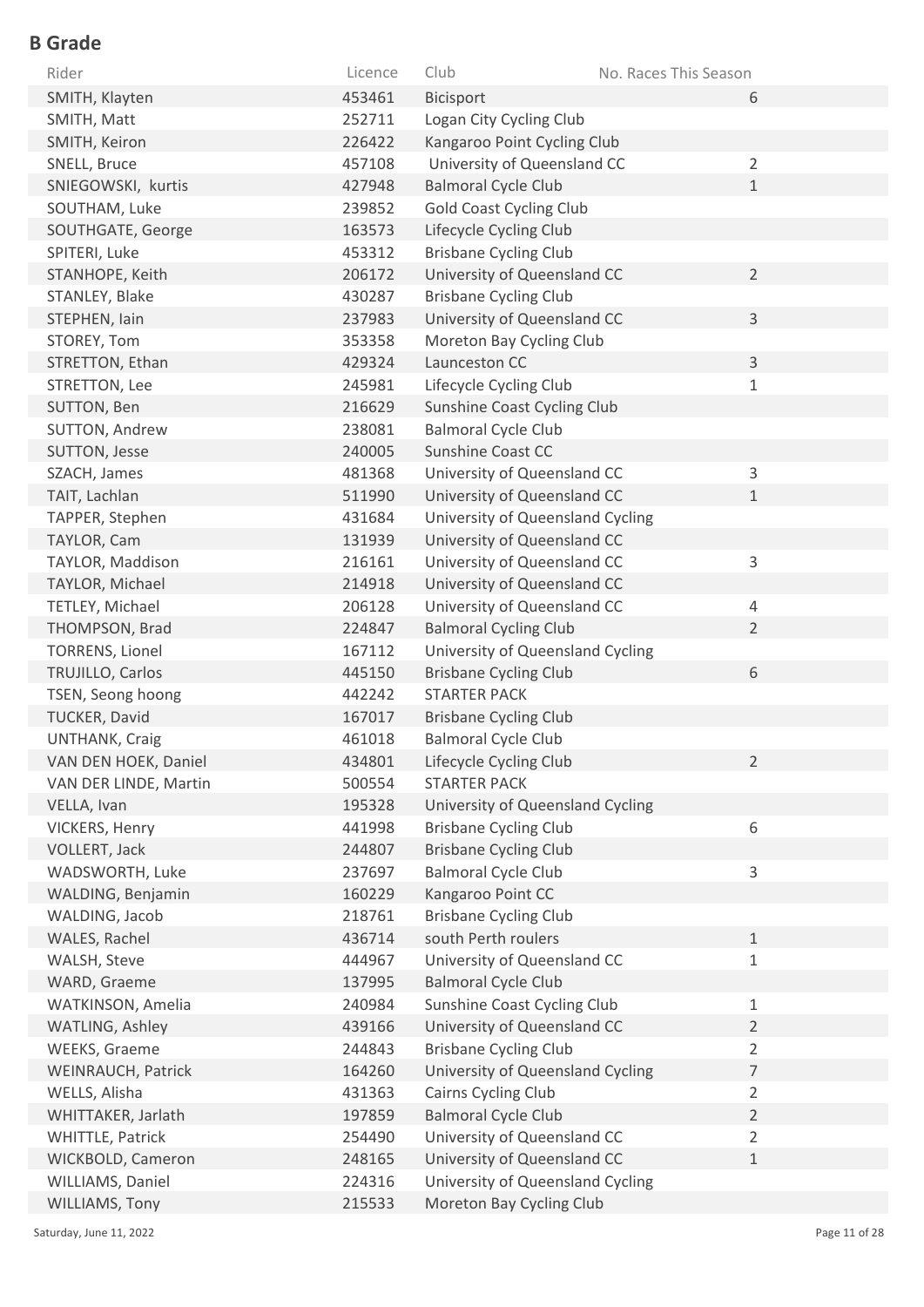| Rider                     | Licence | Club                             | No. Races This Season |              |
|---------------------------|---------|----------------------------------|-----------------------|--------------|
| WILLIAMS, Peter           | 227320  | University of Queensland Cycling |                       |              |
| WILLIAMS, Danny           | 427903  | University of Queensland CC      |                       |              |
| WINSTON, Brent            | 160431  | <b>Gold Coast Cycling Club</b>   |                       |              |
| WITANA, Piri              | 136330  | <b>Balmoral Cycle Club</b>       |                       |              |
| WITHERS, Stuart           | 445960  | <b>Brisbane Cycling Club</b>     |                       |              |
| WITZERMAN, Lee            | 439760  | <b>Balmoral Cycle Club</b>       |                       |              |
| <b>WOLSTENCROFT, Romy</b> | 508863  | Sunshine Coast Cycling Club      |                       | $\mathbf{1}$ |
| <b>WOLSTENCROFT, Ben</b>  | 253792  | Sunshine Coast CC                |                       |              |
| WOOD, Joseph              | 441643  | University of Queensland CC      |                       | 3            |
| WRIGHT, Hayden            | 110413  | Tmbc                             |                       |              |
| WYNN, Matthew             | 132418  | Kangaroo Point Cycling Club      |                       |              |
| YATES, Gabriel            | 150453  | <b>Balmoral Cycle Club</b>       |                       | $\mathbf{1}$ |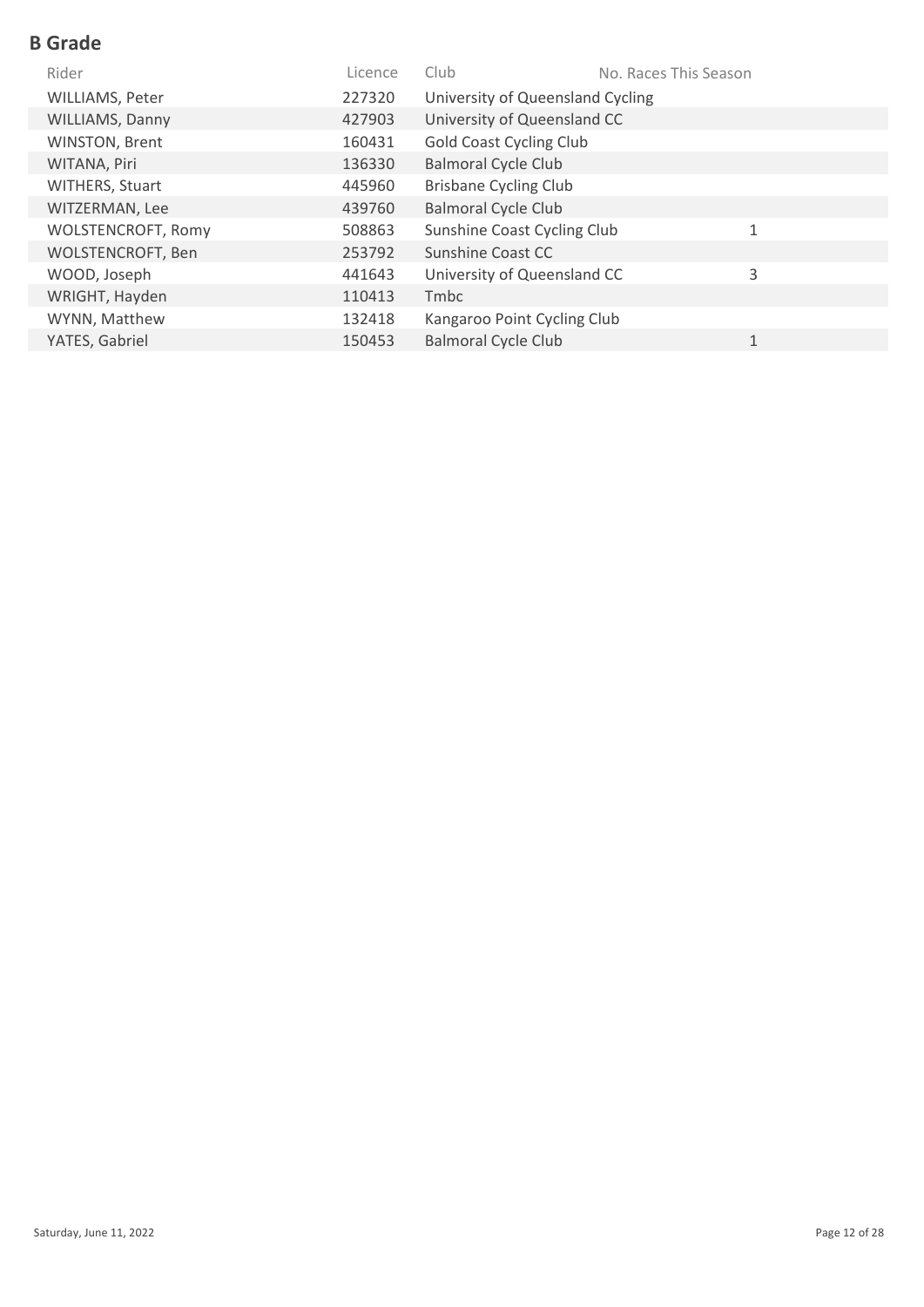| Rider                  | Licence | Club                              | No. Races This Season |
|------------------------|---------|-----------------------------------|-----------------------|
| ALI, Ash               | 441971  | <b>CYCLING QLD</b>                |                       |
| ALLWOOD, Katrina       | 247730  | <b>Fraser Coast Cycling Club</b>  |                       |
| AMOS, Hannah           | 251524  | <b>Brisbane Cycling Club</b>      |                       |
| ANGUS, Brendan         | 488402  | Sunshine Coast CC                 | $\mathbf 1$           |
| ANTHONY, Luke          | 201511  | <b>Brisbane Cycling Club</b>      | 8                     |
| ARROWSMITH, Chevonne   | 207672  | Lifecycle Cycling Club            |                       |
| ASHWORTH, Jessica      | 428002  | <b>Balmoral Cycle Club</b>        |                       |
| AUSTIN, Leith          | 448588  | <b>STARTER PACK</b>               |                       |
| BAATJES, Wayne         | 435346  | Lifecycle Cycling Club            |                       |
| <b>BANHAM, Daniel</b>  | 240505  | <b>Brisbane Cycling Club</b>      |                       |
| BARKER, Lachlan        | 215449  | Kangaroo Point CC                 |                       |
| <b>BATHGATE, Paul</b>  | 482501  | Lifecycle Cycling Club            | $\mathbf 1$           |
| BEEHLER, Jeff          | 230452  | <b>Brisbane Cycling Club</b>      |                       |
| BEER, Richard          | 201791  | Kangaroo Point CC                 |                       |
| <b>BELL, Douglas</b>   | 437906  | <b>ADF Cycling</b>                |                       |
| Belz, Gabrielle        | 202630  | <b>Brunswick Cycling Club</b>     | $\mathbf{1}$          |
| BIDWELL, John          | 442400  | Sunshine Coast CC                 |                       |
| <b>BIGGS, Warren</b>   | 120626  | <b>Brisbane Cycling Club</b>      | $\overline{2}$        |
| BIRNIE, Glenn          | 300047  | <b>Brisbane Cycling Club</b>      | 7                     |
| BISHOP, Ryan           | 252737  | <b>Brisbane Cycling Club</b>      | $\overline{2}$        |
| BOYLE, Ian             | 499653  | University of Queensland CC       | 3                     |
| BRADBROOK, Michael     | 460363  | <b>Brisbane Cycling Club</b>      | 1                     |
| <b>BRILLAULT, Lou</b>  | 437782  | <b>STARTER PACK</b>               |                       |
| BROWN, Jim             | 245020  | <b>Sunshine Coast CC</b>          |                       |
| BROWN, Hayden          | 494055  | <b>STARTER PACK</b>               |                       |
| <b>BRUCE, Zara</b>     | 245108  | University of Queensland CC       | $\mathbf 1$           |
| BRYDEN, Sarah          | 459386  | University of Queensland CC       |                       |
| <b>BUGGY, Peter</b>    | 211860  | Lifecycle Cycling Club            | $\overline{2}$        |
| <b>BURKE, Mitchell</b> | 472460  | Redlands Cycling and Multisport C | 1                     |
| CAMPBELL, Paul         | 239335  | <b>Brisbane Cycling Club</b>      |                       |
| CARNES, Eliza          | 450788  | <b>Balmoral Cycle Club</b>        | 1                     |
| CARS, Michael          | 428977  | University of Queensland CC       |                       |
| CARTER, Mark           | 492145  | <b>STARTER PACK</b>               | 1                     |
| CASH, Tyson            | 440961  | University of Queensland CC       |                       |
| CASSAR-SMYTHE, Declan  | 179825  | Sunshine Coast CC                 |                       |
| CAVENAGH, Josh         | 438459  | University of Queensland CC       | $\mathbf 1$           |
| CHALLEN, Philip        | 214661  | Kangaroo Point Cycling Club       |                       |
| CHARLICK, Todd         | 452845  | <b>STARTER PACK</b>               |                       |
| CHESSWAS, Helen        | 243494  | <b>Balmoral Cycle Club</b>        | $\overline{2}$        |
| CLARK, Derek           | 440452  | Lifecycle Cycling Club            | $\mathbf 1$           |
| CLARK, Zachary         | 431014  | <b>Balmoral Cycle Club</b>        | $\overline{2}$        |
| CLARKSON, Matthew      | 241006  | <b>Brisbane Cycling Club</b>      |                       |
| CLEAVER, Michael       | 119260  | <b>Brisbane Cycling Club</b>      |                       |
| COLBY, Brooke          | 445933  | <b>STARTER PACK</b>               |                       |
| COLLINS, Sean          | 253633  | <b>ADF Cycling</b>                |                       |
| COLWILL, James         | 451883  | University of Queensland CC       | $\overline{2}$        |
| COOK, Chris            | 237160  | <b>Brisbane Cycling Club</b>      |                       |
| COOPER, Dylan          | 196300  | University of Queensland CC       |                       |
| COWAN, Daniel          | 428611  | Lifecycle Cycling Club            |                       |
| CRANK, Matthew         | 436681  | Logan City Cycling Club           |                       |
| CRONAN, Craig          | 468841  | Ipswich CC                        |                       |

Saturday, June 11, 2022 2001 2012 12:30 Page 13 of 28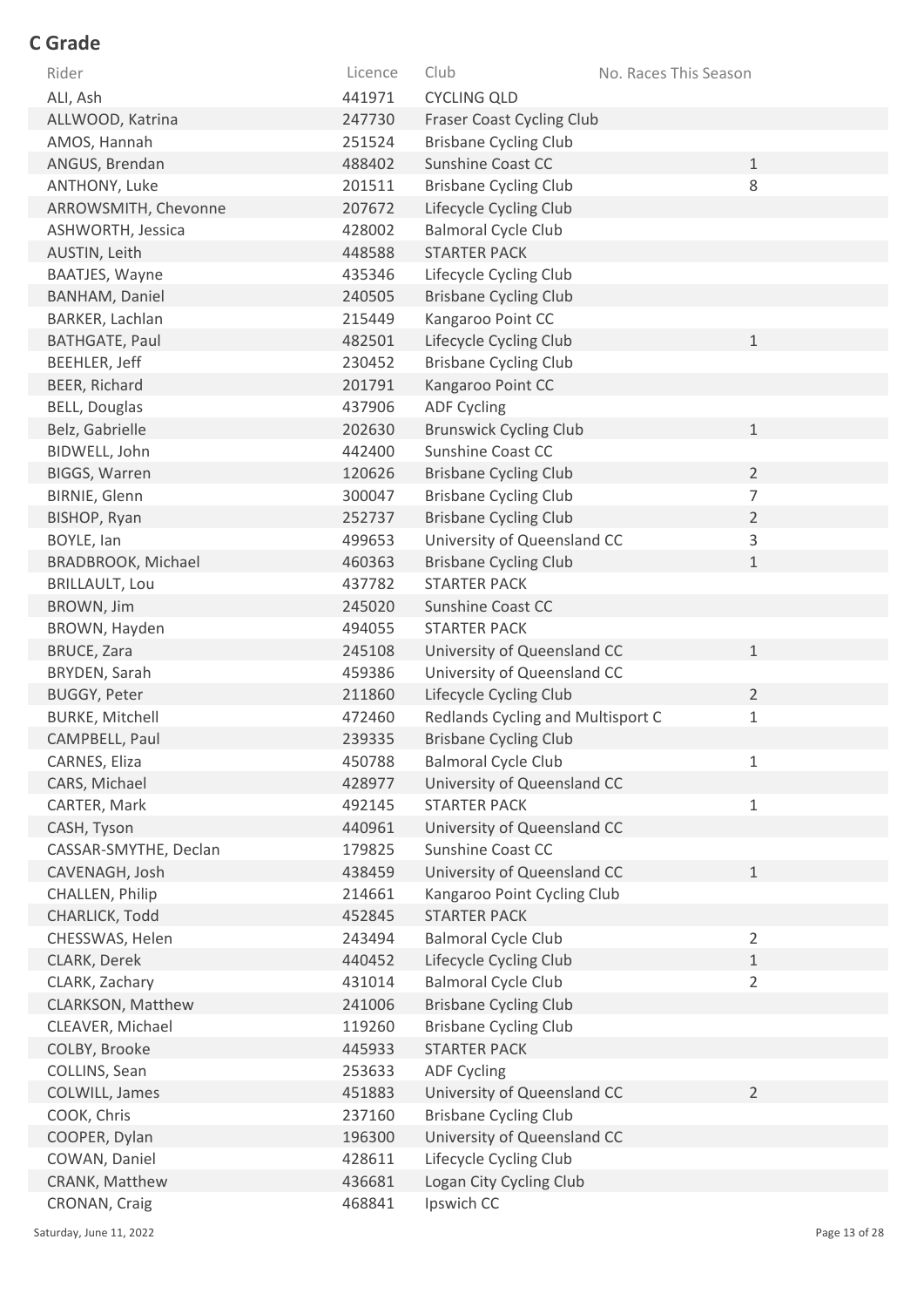| Rider                    | Licence | Club<br>No. Races This Season     |                |
|--------------------------|---------|-----------------------------------|----------------|
| CROWLEY, Lochlan         | 253166  | Logan City Cycling Club           |                |
| <b>CURETON, Mitchell</b> | 247323  | Redlands Cycling and Multisport C |                |
| DALTON, Greg             | 447315  | <b>Brisbane Cycling Club</b>      | $\mathbf{1}$   |
| DARLEY, Robert           | 141997  | Kangaroo Point CC                 |                |
| DAVIES (UNI), Andrew     | 237400  | University of Queensland Cycling  |                |
| DAVIS, Stewart           | 453868  | University of Queensland CC       | $\mathbf{1}$   |
| DAVISON, Oscar           | 495181  | University of Queensland CC       | $\mathbf{1}$   |
| DAWSON, Troy             | 236928  | <b>Brisbane Cycling Club</b>      |                |
| DE WIT, Robert           | 491691  | <b>STARTER PACK</b>               |                |
| DENG, Wen                | 515891  | University of Queensland CC       | 3              |
| DEPALO, Chris            | 427342  | University of Queensland CC       |                |
| DOOLAN, Adam             | 462254  | University of Queensland CC       |                |
| DOUGLAS-SAVAGE, Zachary  | 446312  | <b>Balmoral CC</b>                | $\mathbf{1}$   |
| DOWN, Jonathan           | 244114  | University of Queensland CC       |                |
| EMMERSON, Ryan           | 209867  | Ipswich Cycling Club              |                |
| EVANGELISTA, Glen        | 151577  | University of Queensland CC       |                |
| FORBES, Trent            | 236730  | Lifecycle Cycling Club            |                |
| FORSTER, Andrew          | 432505  | <b>Brisbane Cycling Club</b>      | $\mathbf 1$    |
| FOSSEY, Craig            | 213329  | <b>Balmoral Cycle Club</b>        |                |
| FROOME, Stephen          | 170807  | Kangaroo Point Cycling Club       |                |
| FROST, Blake             | 217154  | University of Queensland Cycling  | $\mathbf 1$    |
| FRY, Max                 | 484461  | University of Queensland CC       |                |
| GILBERT, Darren          | 235844  | <b>Brisbane Cycling Club</b>      | $\mathbf 1$    |
| GLARVEY, Nathan          | 490843  | <b>Balmoral Cycle Club</b>        | $\mathbf{1}$   |
| GOODYEAR, Peter          | 441954  | University of Queensland CC       |                |
| GORDON, Andrew           | 170615  | Sunshine Coast CC                 |                |
| GRECO, Paige             | 225987  | port adelaide                     | $\overline{2}$ |
| GREENWOOD, Darcy         | 431947  | <b>Balmoral CC</b>                | $\mathbf 1$    |
| HAINS, Michael           | 436196  | <b>Brisbane Cycling Club</b>      |                |
| HALLIGAN, Thomas         | 516459  | Lifecycle Cycling Club            |                |
| HAMBLIN, Daniel          | 445734  | Sunshine Coast CC                 |                |
| HAMER, James             | 428075  | Lifecycle Cycling Club            |                |
| HAMMOND, Ryan            | 447597  | <b>STARTER PACK</b>               |                |
| HANNANT, Joshua          | 441326  | Murwillumbah Cycle Club           |                |
| HARTLEY, Anthony         | 159833  | <b>Brisbane Cycling Club</b>      |                |
| HAYWARD, Jason           | 240503  | <b>Brisbane Cycling Club</b>      |                |
| <b>HELMGENS, Patrick</b> | 237882  | Logan City Cycling Club           |                |
| HENDERSON, Keeley        | 251600  | <b>Balmoral Cycle Club</b>        | $\overline{2}$ |
| HEWES, Alex              | 241317  | <b>Gold Coast Cycling Club</b>    |                |
| HIETTE, David            | 222266  | <b>Brisbane Cycling Club</b>      |                |
| HILDITCH, Sam            | 241900  | <b>Balmoral Cycle Club</b>        | $\mathbf{1}$   |
| HOOKER, Timothy          | 132117  | University of Queensland CC       |                |
| HUGHES, Bryn             | 436227  | University of Queensland Cycling  | $\mathbf{1}$   |
| HUNTER, Brendan          | 434988  | <b>Brisbane Cycling Club</b>      | $\overline{2}$ |
| JACKSON, Gabriella       | 512160  | <b>STARTER PACK</b>               |                |
| JAMES, Brodie            | 456804  | <b>Brisbane Cycling Club</b>      |                |
| JANNESE, Andre           | 470540  | University of Queensland CC       |                |
| JOHNSTON, Michael        | 500061  | University of Queensland CC       | $1\,$          |
| JOHNSTON, Patrick        | 429794  | University of Queensland CC       |                |
| JOHNSTONE, Caleb         | 241413  | Sunshine Coast CC                 | $1\,$          |
| JONES, Toby              | 447833  | <b>Balmoral Cycle Club</b>        | 3              |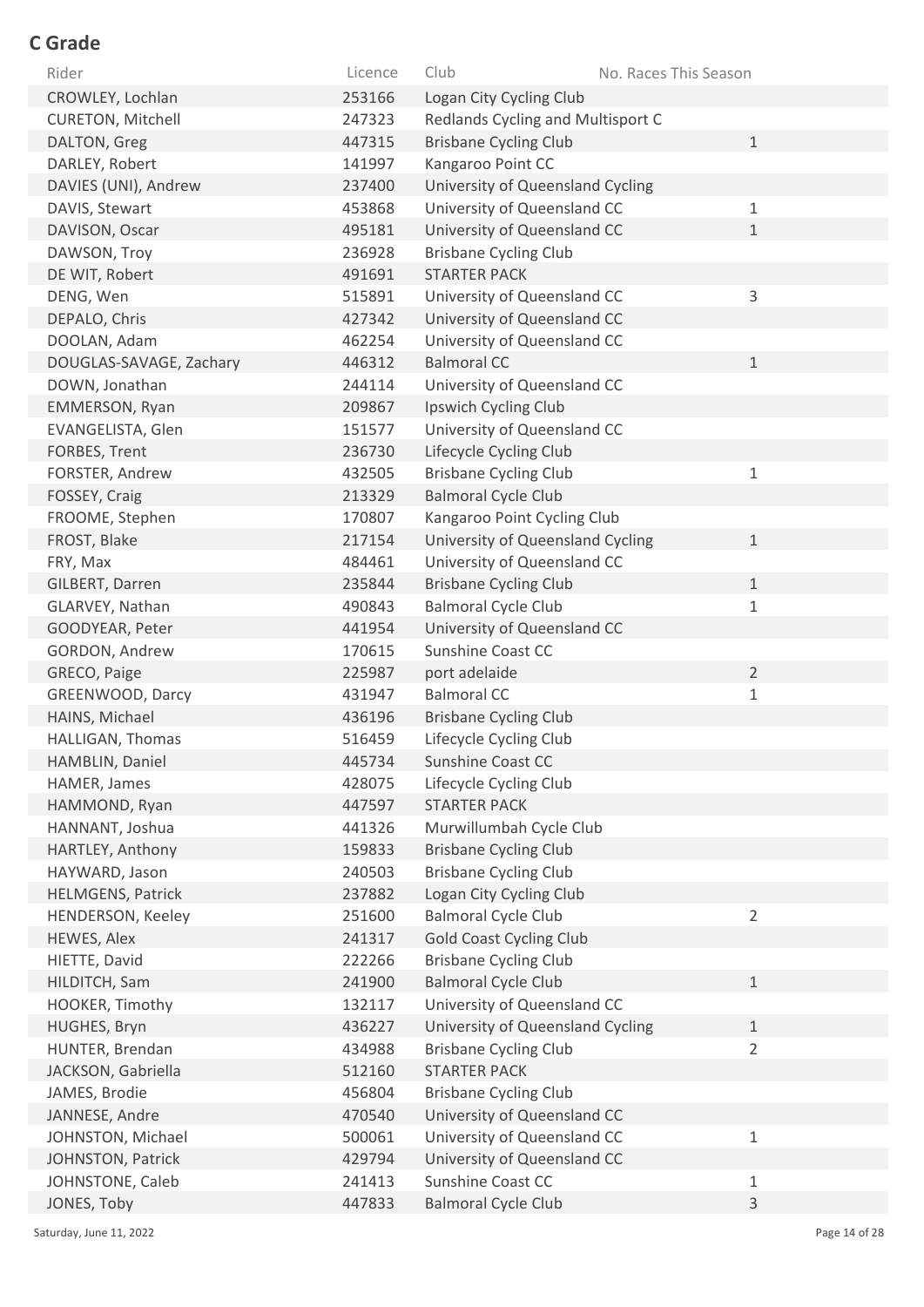| Rider                  | Licence | Club                               | No. Races This Season |
|------------------------|---------|------------------------------------|-----------------------|
| JONES, Blake           | 431833  | Sunshine Coast CC                  |                       |
| KEAM, Luke             | 442457  | Logan City Cycling Club            |                       |
| KELLY, Hannah          | 488454  | University of Queensland CC        | $\overline{2}$        |
| KELLY, Phoebe          | 488453  | University of Queensland CC        | $\mathbf{1}$          |
| KEMP, Daniel           | 444947  | <b>Balmoral Cycle Club</b>         |                       |
| <b>KERLIN, Patrick</b> | 168419  | <b>Balmoral Cycle Club</b>         |                       |
| KIMMINCE, Ethan        | 132891  | Sunshine Coast CC                  | $\overline{2}$        |
| KIRK, Zane             | 451853  | <b>STARTER PACK</b>                |                       |
| KOHOUT, Richard        | 199436  | <b>Brisbane Cycling Club</b>       |                       |
| LAI, Will              | 230904  | University of Queensland CC        |                       |
| LASALO, Ofisi          | 254415  | <b>Brisbane Cycling Club</b>       |                       |
| LEECH, Stephanie       | 226910  | <b>Balmoral Cycle Club</b>         | $\overline{2}$        |
| LINFORD, Todd          | 132237  | <b>Balmoral Cycle Club</b>         |                       |
| LOGAN, Andrew          | 205170  | <b>Brisbane Cycling Club</b>       | 4                     |
| LONG, Sam              | 439424  | University of Queensland CC        |                       |
| LOSSBERG, Dominic      | 431149  | <b>Balmoral Cycle Club</b>         | $\mathbf{1}$          |
| LOWE, Dan              | 441839  | Logan City Cycling Club            |                       |
| MACCUE, Arron          | 497328  | <b>Balmoral Cycle Club</b>         | $\mathbf 1$           |
| MACKIE, Cameron        | 446484  | Moreton Bay Cycling Club           |                       |
| MADDEN, Stephen        | 436904  | University of Queensland CC        |                       |
| MADDOCK, William       | 215579  | <b>Brisbane Cycling Club</b>       |                       |
| MALLORY, Bridget       | 240485  | University of Queensland Cycling   |                       |
| MANGOLD, Tanya         | 167723  | University of Queensland Cycling   |                       |
| MARTIN, Elias          | 445143  | Kangaroo Point CC                  | $\overline{4}$        |
| MARTIN-WALLACE, Tess   | 213999  | Sunshine Coast CC                  |                       |
| MATTHEW, Mark          | 436446  | Kangaroo Point CC                  |                       |
| MAW, Matthew           | 218859  | <b>Brisbane Cycling Club</b>       |                       |
| MCCAIG, Brent          | 239800  | <b>Balmoral Cycle Club</b>         |                       |
| MCFARLANE, Callum      | 30706   | <b>STARTER PACK</b>                |                       |
| MCGUIGAN, Sharron      | 200437  | <b>Balmoral Cycle Club</b>         | 1                     |
| MCLAUGHLIN, Joel       | 442131  | <b>Brisbane Cycling Club</b>       | 1                     |
| MCPHEE, Matthew        | 442191  | <b>Brisbane Cycling Club</b>       |                       |
| MCTAINSH, Daniel       | 248817  | Moreton Bay Cycling Club           |                       |
| MEAD, Laura            | 521047  | <b>STARTER PACK</b>                | $\mathbf{1}$          |
| MOORE, Andrew          | 233290  | <b>Balmoral Cycle Club</b>         |                       |
| MOORE, Griffith        | 452243  | kenmore Cycling Club               |                       |
| MOORE, Darren          | 451589  | STARTER PACK (previous licence h   |                       |
| MORAN, Steven          | 144125  | Moreton Bay Cycling Club           |                       |
| MOSS, Brian            | 215074  | Kangaroo Point Cycling Club        |                       |
| MUGGERIDGE, Nick       | 494223  | Toowoomba MBC                      | 3                     |
| NASH, Thomas           | 118842  | Murwillumbah Cycle Club            |                       |
| NEAGLE, David          | 236722  | <b>Brisbane Cycling Club</b>       |                       |
| NELLIGAN, Kate         | 427182  | Australian Time Trials Association | $\mathbf 1$           |
| NELSON, Liz            | 207639  | University of Queensland Cycling   |                       |
| NOYE, Jason            | 159375  | Logan City Cycling Club            |                       |
| O'BRIEN, Patrick       | 493925  | <b>STARTER PACK</b>                |                       |
| O'CONNELL, Brian       | 150598  | Kangaroo Point Cycling Club        |                       |
| O'NEILL, Mitchell      | 431388  | <b>Brisbane Cycling Club</b>       |                       |
| OWENS, Evan            | 244727  | University of Queensland CC        |                       |
| PAXTON, Daniel         | 252836  | Kangaroo Point CC                  |                       |
| PAYNE, Mark            | 437329  | Ipswich CC                         |                       |

Saturday, June 11, 2022 2001 2012 12:30 Page 15 of 28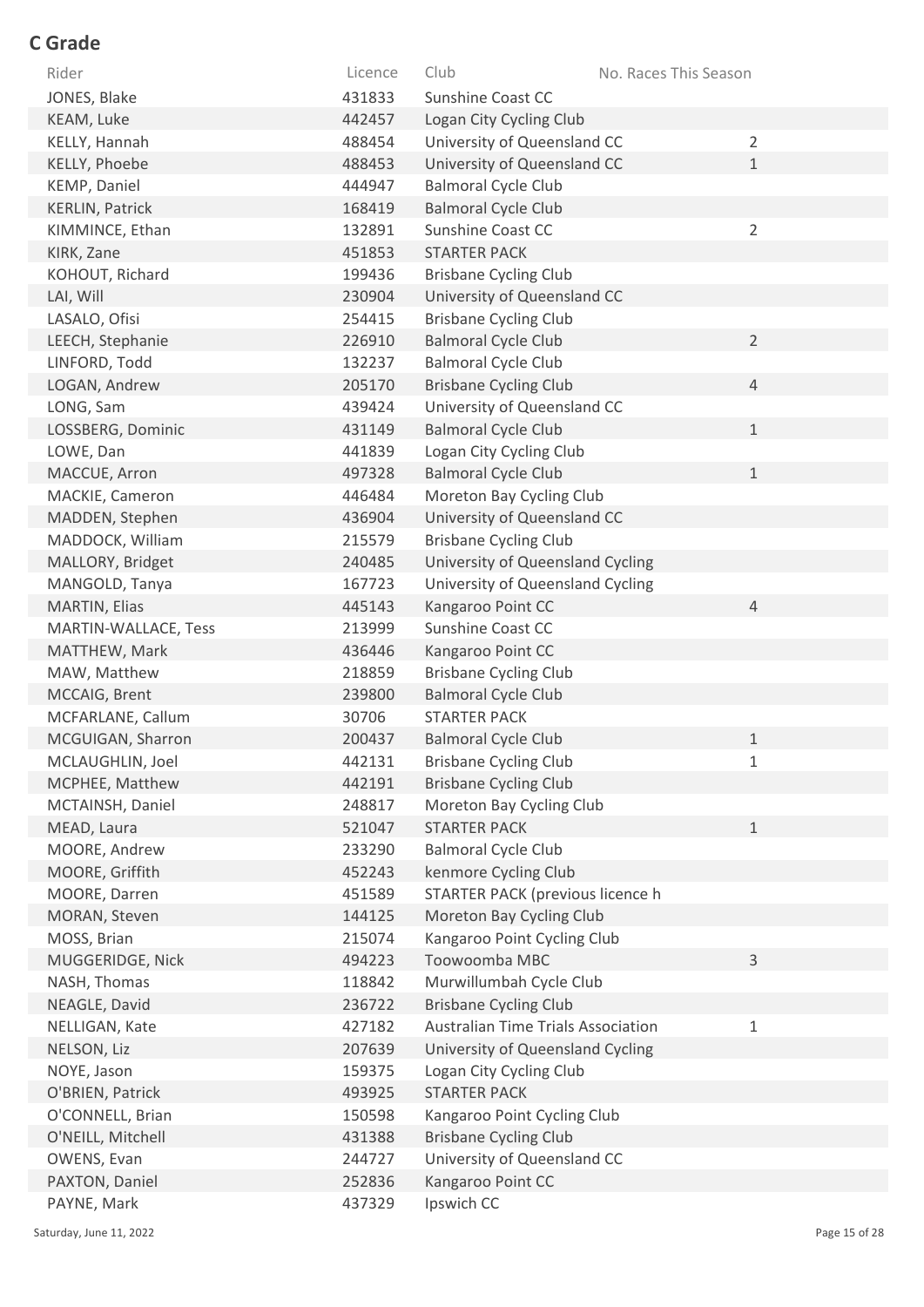| Rider                   | Licence | Club                              | No. Races This Season |
|-------------------------|---------|-----------------------------------|-----------------------|
| PEARSON, Joshua         | 448910  | Lifecycle Cycling Club            |                       |
| PELZER, Adam            | 118906  | Lifecycle Cycling Club            |                       |
| PETRE, Shannon          | 484603  | Moreton Bay Cycling Club          |                       |
| PICKUP, Brendan         | 432951  | Redlands Cycling and Multisport C |                       |
| PIKE, Jessica           | 249941  | <b>Balmoral Cycle Club</b>        | $\overline{4}$        |
| PINK, Greg              | 447573  | <b>STARTER PACK</b>               |                       |
| PLAYFORD, Kalom         | 254724  | University of Queensland CC       |                       |
| POINTING, Gavin         | 512118  | <b>Brisbane Cycling Club</b>      |                       |
| POLKINGHORNE, David     | 515682  | Ipswich CC                        | 1                     |
| PORTEOUS, Fiona         | 232365  | Sunshine Coast CC                 |                       |
| PORTER, Craig           | 239925  | University of Queensland CC       |                       |
| PRATT, Archie           | 463813  | <b>Bundaberg Cycling Club</b>     | $\mathbf{1}$          |
| PUPOVAC, Daniel         | 213238  | <b>Sunshine Coast CC</b>          |                       |
| RAUSCH, Angus           | 483240  | <b>Brisbane Cycling Club</b>      |                       |
| RAYMOND, Matthew        | 245302  | University of Queensland CC       |                       |
| REDWOOD, Tony           | 252261  | Lifecycle Cycling Club            |                       |
| RITSON-BENNETT, Matthew | 221249  | University of Queensland CC       | 3                     |
| RIZZO, Giovanni         | 167574  | University of Queensland Cycling  |                       |
| ROBERTSON, Derek        | 254801  | <b>Brisbane Cycling Club</b>      |                       |
| RONNFELDT, Tom          | 435717  | <b>STARTER PACK</b>               |                       |
| ROWE, Matthew           | 437479  | Ipswich CC                        | $\mathbf 1$           |
| RUN, Sarem              | 210707  | <b>Balmoral Cycle Club</b>        |                       |
| RUTTER, Jason           | 238634  | <b>Balmoral Cycle Club</b>        |                       |
| SANDERS, Amelia         | 240909  | <b>Gold Coast Cycling Club</b>    |                       |
| <b>SCHIBLER, Linus</b>  | 432774  | University of Queensland CC       |                       |
| SCHOUPPE, Aimee         | 431288  | <b>Brisbane Cycling Club</b>      | 6                     |
| SEALEY-CUNNINGTON, Eden | 219844  | <b>Gold Coast Cycling Club</b>    | $\overline{2}$        |
| SEYMOUR, Daniel         | 455423  | <b>Balmoral Cycle Club</b>        |                       |
| SLADE, Scott            | 195955  | University of Queensland CC       | 5                     |
| SMITH, Maddison         | 249886  | <b>Gold Coast Cycling Club</b>    |                       |
| SOMERVILLE, Robert      | 243877  | Lifecycle Cycling Club            |                       |
| STAHMER, Dieter         | 246317  | <b>Balmoral Cycle Club</b>        |                       |
| STANGE, Arne            | 437213  | Kangaroo Point CC                 | $\overline{2}$        |
| STEVENSON, Phillip      | 231661  | Kangaroo Point CC                 |                       |
| STEWART, Benjamin       | 239159  | Lifecycle Cycling Club            |                       |
| STOCKWELL, Julian       | 161715  | Dulwich Hill                      |                       |
| STRAHORN, Hamish        | 231329  | <b>Brisbane Cycling Club</b>      |                       |
| STRIJDOM, Werner        | 500551  | <b>STARTER PACK</b>               |                       |
| STRUDWICK, Luke         | 219652  | <b>Brisbane Cycling Club</b>      |                       |
| SUGDEN, Andrew          | 498935  | University of Queensland CC       |                       |
| SUTTON, Grant           | 224402  | Redlands Cycling and Multisport C |                       |
| TAYLOR, Mark            | 252518  | Ipswich CC                        | 3                     |
| TAYLOR, Cynthia         | 445894  | <b>QUT CC</b>                     |                       |
| THOMPSON, Brooke        | 435850  | <b>Balmoral Cycle Club</b>        |                       |
| THOMPSON, Wayne         | 431056  | Kangaroo Point CC                 |                       |
| TILEY, Luke             | 428661  | Brisbane cycling club             |                       |
| TILLIN, Adrian          | 243195  | Lifecycle Cycling Club            |                       |
| <b>TORRY, Craig</b>     | 443879  | Redlands Cycling and Multisport C |                       |
| TRANG, Corinne          | 211138  | <b>Brisbane Cycling Club</b>      |                       |
| <b>TURNER, Craig</b>    | 438178  | Sunshine Coast CC                 |                       |
| VAN DYK, Reiner         | 431881  | Wynnum Redlands Cycling Club      |                       |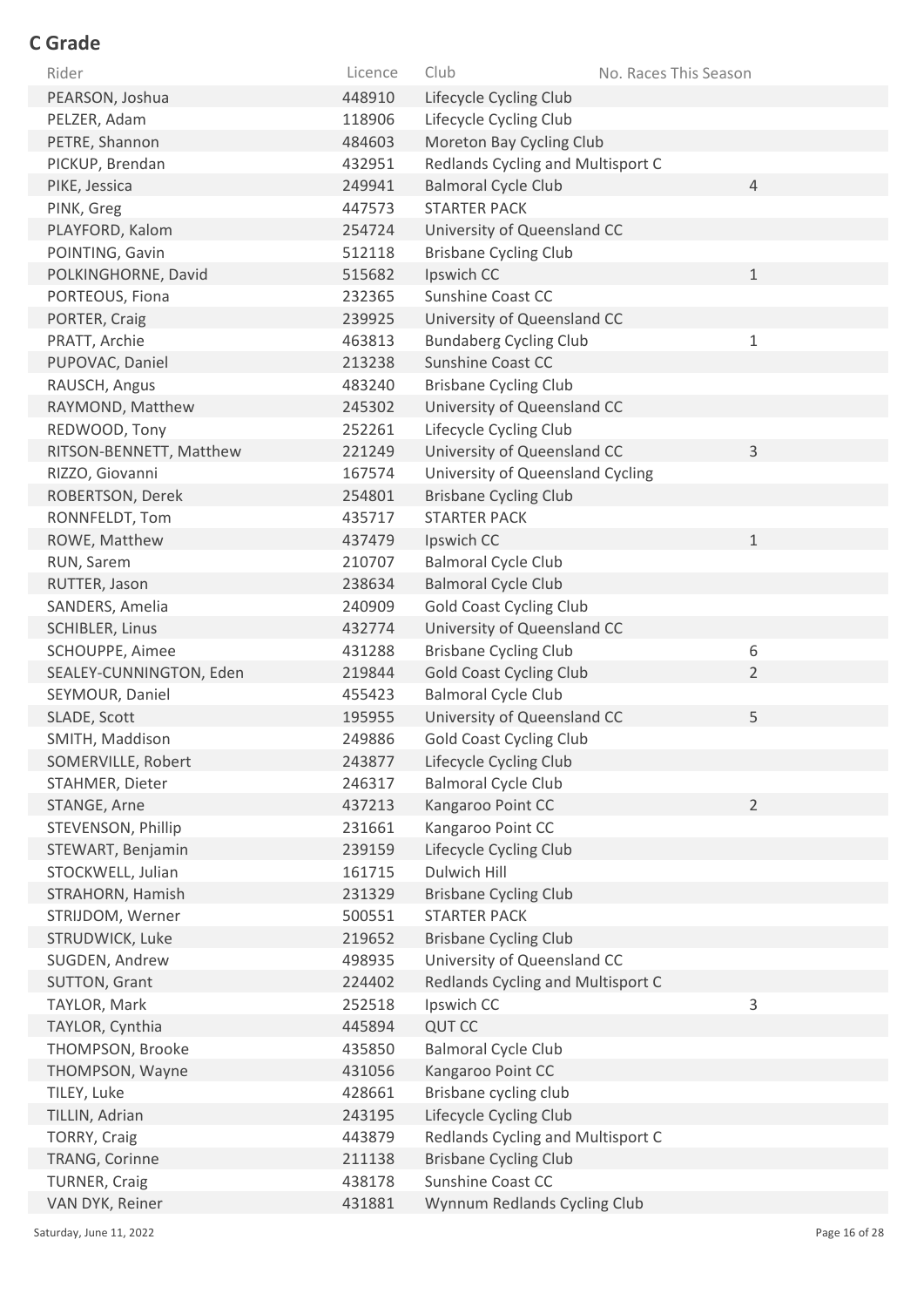| Rider                | Licence | Club                             | No. Races This Season |                |
|----------------------|---------|----------------------------------|-----------------------|----------------|
| VEAL, Michael        | 446112  | <b>Brisbane Cycling Club</b>     |                       | 1              |
| VERNON, Andrew       | 218720  | Kangaroo Point CC                |                       |                |
| VICKERS, Ella        | 499384  | <b>Balmoral Cycle Club</b>       |                       | $\overline{4}$ |
| VOS, Wesley          | 440529  | <b>STARTER PACK</b>              |                       |                |
| WALL, Kris           | 435100  | <b>Brisbane Cycling Club</b>     |                       | 2              |
| WEATHERHEAD, Letitia | 428536  | <b>Brisbane Cycling Club</b>     |                       | $\overline{2}$ |
| WEEKLY, Robert       | 443347  | <b>STARTER PACK</b>              |                       |                |
| WELSH, Alexander     | 170447  | Leongatha                        |                       |                |
| WESTWOOD, Nicholas   | 218038  | University of Queensland CC      |                       |                |
| WICHT, Tommy         | 206100  | <b>STARTER PACK</b>              |                       | $\overline{2}$ |
| WILLCOCKS, Russell   | 460481  | <b>Brisbane Cycling Club</b>     |                       |                |
| WILLIAMS, Lee        | 137127  | University of Queensland Cycling |                       |                |
| WILLIS, Kyle         | 248703  | Moreton Bay Cycling Club         |                       | $\overline{4}$ |
| WILSON, Heather      | 248858  | University of Queensland CC      |                       |                |
| WILSON, Georgia      | 429229  | <b>Balmoral Cycle Club</b>       |                       | 1              |
| WINCHESTER, Dean     | 142949  | <b>Balmoral Cycle Club</b>       |                       |                |
| WINTER, Christopher  | 215764  | University of Queensland CC      |                       |                |
| WISEMAN, Jake        | 495392  | Lifecycle Cycling Club           |                       | $\overline{4}$ |
| WRIGHT, William      | 241345  | University of Queensland CC      |                       |                |
| Wright, John         | 445727  | University Of Queensland Cycling |                       |                |
| Wylie, Adam          | 248038  | University Of Queensland Cycling |                       |                |
| YARROW, Maddison     | 430020  | Lifecycle Cycling Club           |                       | $\mathbf{1}$   |
| YOUNG, Ethan         | 447910  | <b>STARTER PACK</b>              |                       |                |
| ZAHNER, Jason        | 240630  | Rockhampton Cycle Club           |                       |                |
| ZARANSKI, Adam       | 213127  | University of Queensland Cycling |                       |                |
| ZIEBART, Adam        | 255506  | <b>Brisbane Cycling Club</b>     |                       | 1              |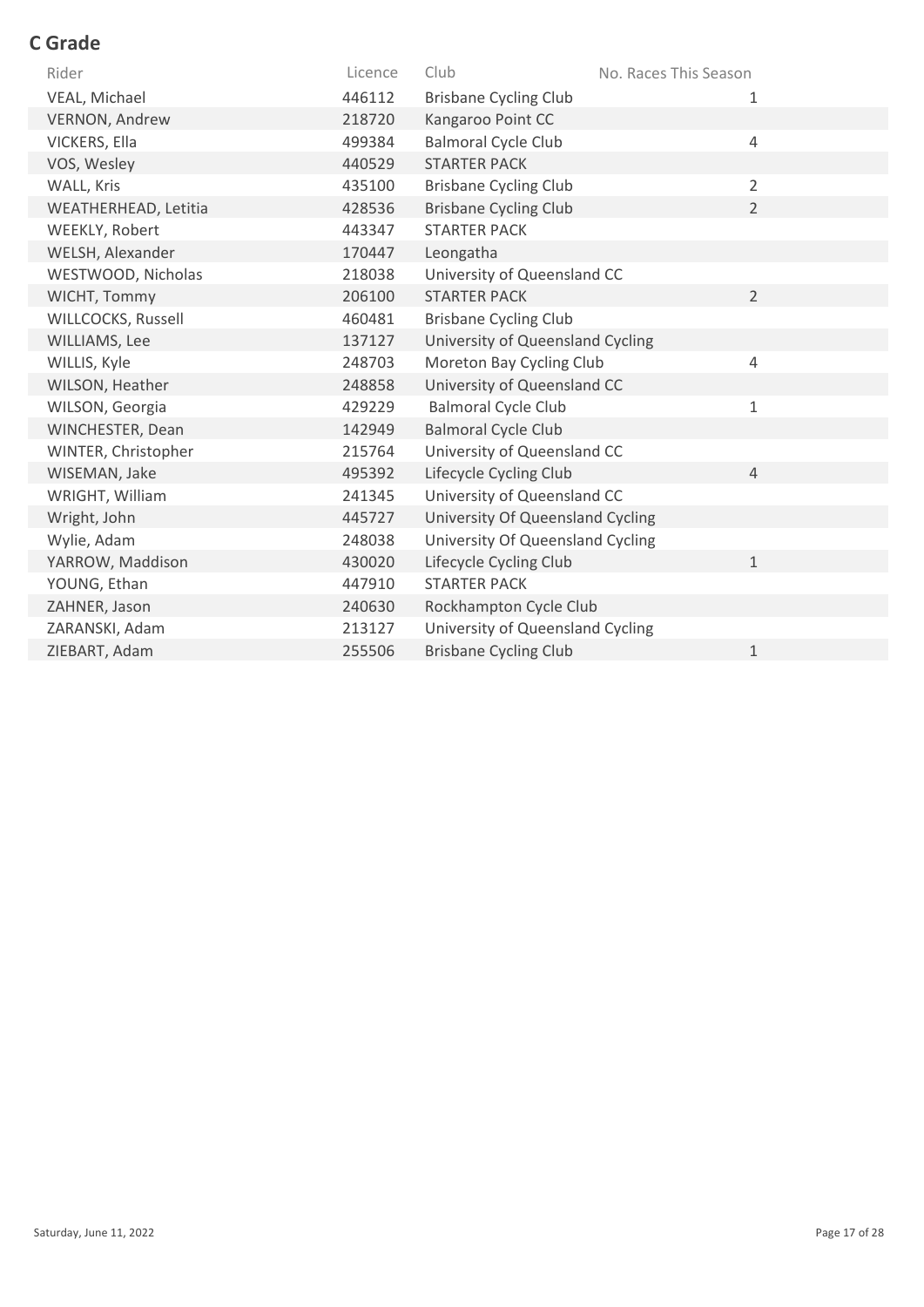## **Come and Try**

| Rider            | Licence | Club                         | No. Races This Season |
|------------------|---------|------------------------------|-----------------------|
| DUNNE, Colleen   | 482799  | <b>Brisbane Cycling Club</b> |                       |
| DURDIN, Rachel   | 521015  | <b>Brisbane Cycling Club</b> |                       |
| ROWLINGS, Amy    | 515748  | University of Queensland CC  |                       |
| THELANDER, Belle | 480220  | <b>STARTER PACK</b>          |                       |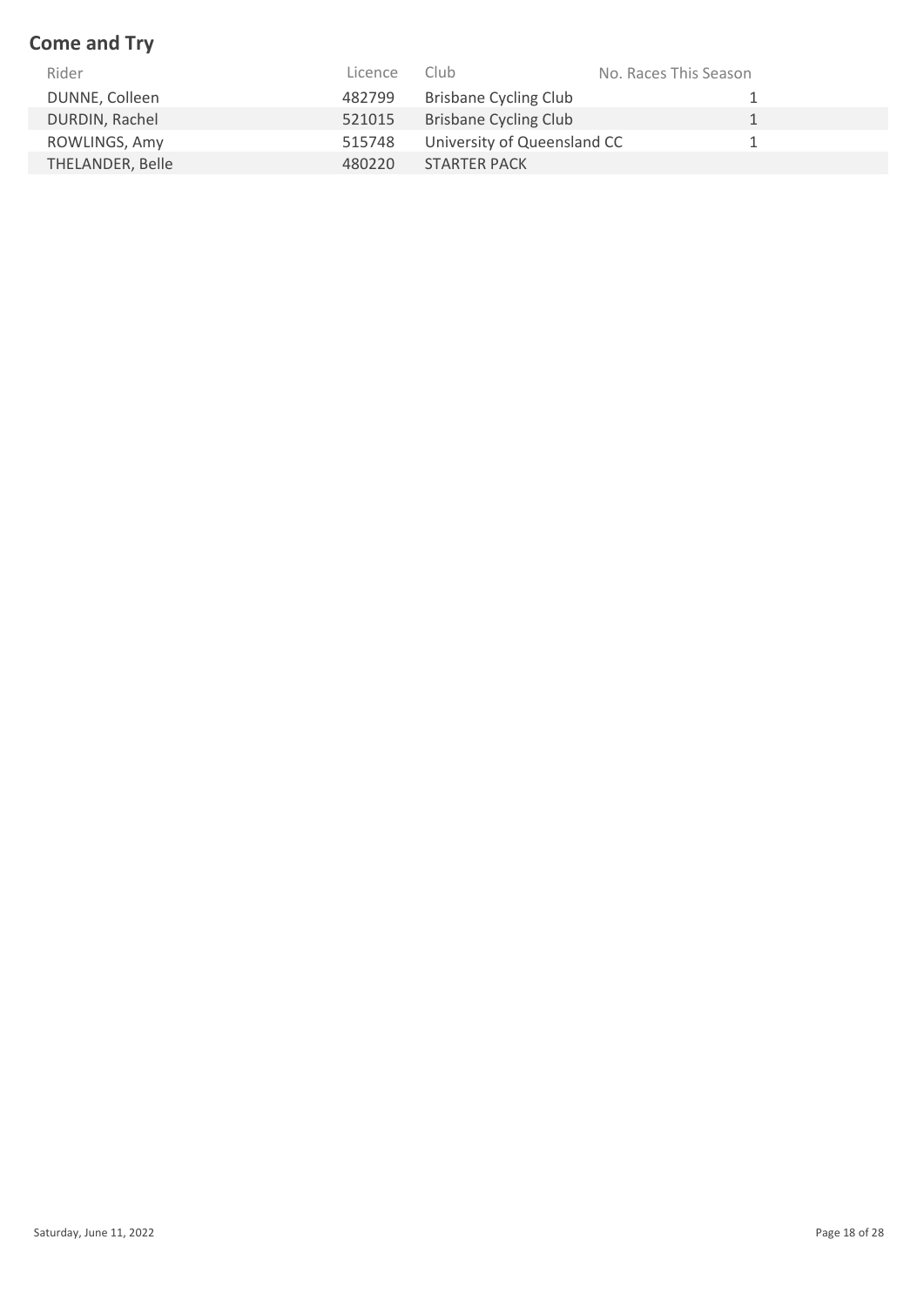| Rider                   | Licence | Club                             | No. Races This Season |
|-------------------------|---------|----------------------------------|-----------------------|
| ABREU, Patricia         | 470671  | <b>STARTER PACK</b>              |                       |
| ADKINS, James           | 446186  | Lifecycle Cycling Club           |                       |
| ALBA, Katerina          | 440485  | Kangaroo Point CC                | $1\,$                 |
| ALEXANDA, Riley         | 444706  | <b>Balmoral Cycle Club</b>       |                       |
| ANGUS, Renee            | 477836  | Sunshine Coast CC                | 1                     |
| ARMSTRONG, Graeme       | 102475  | <b>Brisbane Cycling Club</b>     | $\overline{2}$        |
| ARROWSMITH, Samuel      | 225842  | Lifecycle Cycling Club           |                       |
| ASHTON, Dean            | 165745  | <b>Balmoral Cycle Club</b>       |                       |
| <b>BAIRD, Caroline</b>  | 444218  | Lifecycle                        | 1                     |
| BATTLE, Lucretia        | 229963  | Logan City Cycling Club          |                       |
| BEITZ, Michael          | 227249  | Kangaroo Point CC                |                       |
| <b>BENJAMIN, Lise</b>   | 153393  | University of Queensland CC      | 11                    |
| <b>BENNETT, Doug</b>    | 230179  | Kangaroo Point CC                | 4                     |
| BISHOPP-CRUCIANI, Marco | 458433  | University of Queensland CC      |                       |
| BOTFIELD, Julia         | 459577  | Moreton Bay Cycling Club         | $1\,$                 |
| BROWN, Christopher      | 442332  | <b>Brisbane Cycling Club</b>     |                       |
| BROWN, Craig            | 251653  | <b>Brisbane Cycling Club</b>     | 13                    |
| <b>BURY, Matt</b>       | 210988  | Lifecycle Cycling Club           | $\mathbf 1$           |
| BURY, Eva               | 210987  | Lifecycle Cycling Club           | $\mathbf 1$           |
| CAHILL, Anthony         | 136236  | <b>Brisbane Cycling Club</b>     |                       |
| CAMPOMANES, Juan carlos | 228104  | <b>Balmoral Cycle Club</b>       |                       |
| CHAMBERS, Corey         | 429102  | Moreton Bay Cycling Club         |                       |
| CHEONG, Bert            | 222222  | <b>STARTER PACK</b>              |                       |
| COMMINS, Tony           | 232888  | Moreton Bay Cycling Club         |                       |
| CONNELL, Lachlan        | 489748  | <b>ADF Cycling</b>               |                       |
| COOK, Joseph            | 521054  | <b>STARTER PACK</b>              | $\mathbf 1$           |
| COSGROVE, Anne-louise   | 219893  | Kangaroo Point CC                |                       |
| COUTTS, Narelle         | 434995  | Kangaroo Point CC                | 5                     |
| COX, Lisa               | 236012  | Logan City Cycling Club          |                       |
| CRISPIN, Michelle       | 254032  | <b>Brisbane Cycling Club</b>     |                       |
| DALEY, Timothy          | 147515  | Wynnum Redlands Cycling Club     |                       |
| DAWSON, Chris           | 487293  | Kangaroo Point CC                |                       |
| DAWSON, Karyn           | 236929  | University of Queensland Cycling |                       |
| DAWSON, Rob             | 204346  | Sunshine Coast CC                |                       |
| DINGAS, Sue             | 229715  | Sunshine Coast Cycling Club      |                       |
| DIOS-BRUN, Sarah        | 442409  | <b>STARTER PACK</b>              |                       |
| DUNN, Katie             | 441064  | Toowoomba MBC                    | 4                     |
| EADE, Allen             | 240968  | Sunshine Coast CC                |                       |
| ESCHEBACH, Josh         | 247858  | Penrith CC                       |                       |
| EY, Sherry              | 235186  | <b>ADF Cycling</b>               |                       |
| FAKHREDIN, Mehran       | 442268  | <b>UNKNOWN</b>                   |                       |
| FENNING, Melinda        | 521035  | <b>STARTER PACK</b>              | $\mathbf{1}$          |
| FIELDING, Mark          | 429889  | Sunshine Coast Cycling Club      | 6                     |
| FOX, Renee              | 454312  | University of Queensland CC      |                       |
| GALLACHER, Darren       | 223054  | University of Queensland Cycling | $\mathbf{1}$          |
| GILFEDDER, Mathew       | 448363  | <b>Balmoral Cycle Club</b>       | $\mathbf 1$           |
| GOODSPEED, Bruce        | 455715  | Sunshine Coast CC                |                       |
| GOSSOW, Kenny           | 456384  | Moreton Bay Cycling Club         | $\overline{4}$        |
| GOWOREK, Mark           | 520383  | <b>STARTER PACK</b>              | 1                     |
| GREEN, Selina           | 215532  | Moreton Bay Cycling Club         | $\mathbf 1$           |
| GRINDLEY-FERRIS, Wendy  | 446059  | University of Queensland Cycling |                       |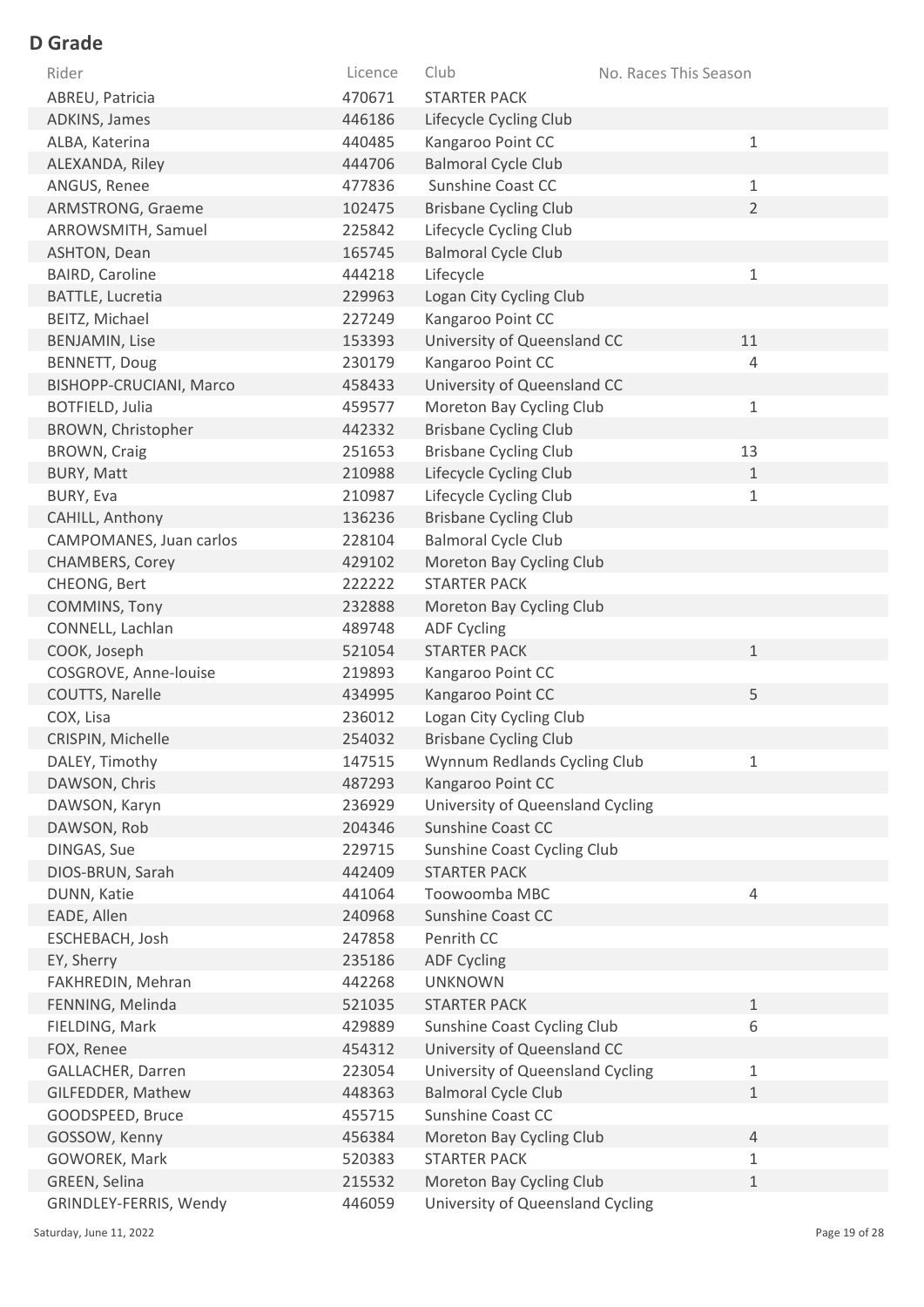| Rider                            | Licence          | Club                                              | No. Races This Season |                |
|----------------------------------|------------------|---------------------------------------------------|-----------------------|----------------|
| <b>GURR, Terry</b>               | 466848           | <b>STARTER PACK</b>                               |                       |                |
| HALLEN, Kate                     | 248453           | Kangaroo Point CC                                 |                       |                |
| HARKNESS, Colin                  | 492852           | <b>STARTER PACK</b>                               |                       | $\overline{4}$ |
| HAWKER, Paul                     | 167032           | <b>Brisbane Cycling Club</b>                      |                       |                |
| HAYES, Meghan                    | 246457           | University of Queensland CC                       |                       |                |
| HAYWARD, Paul                    | 255320           | <b>Brisbane Cycling Club</b>                      |                       |                |
| <b>HENDERSON, Steve</b>          | 441966           | <b>Brisbane Cycling Club</b>                      |                       | $\mathbf 1$    |
| HENDERSON, Emma                  | 240504           | <b>Brisbane Cycling Club</b>                      |                       |                |
| HOLMES, Philadelphia             | 443659           | University of Queensland CC                       |                       |                |
| HOLZHEIMER, Ash                  | 480291           | <b>STARTER PACK</b>                               |                       |                |
| HOOPERT, Brett                   | 511345           | <b>Brisbane Cycling Club</b>                      |                       |                |
| HUTCHINSON, Scott                | 235854           | Lifecycle Cycling Club                            |                       |                |
| IVE, Clayton                     | 446024           | University of Queensland CC                       |                       |                |
| JARMAN, Justin                   | 227775           | Moreton Bay Cycling Club                          |                       | $\overline{2}$ |
| JONES, Warren                    | 238628           | Lidcombe Auburn Cycling Club                      |                       |                |
| JORGENSEN, Paul                  | 207808           | University of Queensland CC                       |                       |                |
| KAHLER, Marion                   | 237229           | Sunshine Coast CC                                 |                       | $\mathbf{1}$   |
| KINLAY, Christine                | 461695           | Redlands Cycling and Multisport C                 |                       | $\mathbf{1}$   |
| LANE, Veronica                   | 482153           | Lifecycle Cycling Club                            |                       | $\overline{2}$ |
| LEME, Diego                      | 523602           | Trial 4 Week Membership                           |                       | $\overline{2}$ |
| LEUENBERGER, Sarah               | 243468           | Kangaroo Point CC                                 |                       | $1\,$          |
| LEWIS, Ross                      | 209143           | Logan City Cycling Club                           |                       | $\mathbf{1}$   |
| L'HUILLIER, Mark                 | 227685           | Lifecycle Cycling Club                            |                       |                |
| LIGHT, Robert                    | 244349           | Lifecycle Cycling Club                            |                       |                |
| LINGARD, David                   | 436223           | <b>Brisbane Cycling Club</b>                      |                       |                |
| LOADSMAN, Jason                  | 243967           | <b>Balmoral Cycle Club</b>                        |                       |                |
| LOCKWOOD, Aidan                  | 488122           | Lifecycle Cycling Club                            |                       |                |
| LUTZE, Nicole                    | 240513           | University of Queensland CC                       |                       | 3              |
| MANN, Roy                        | 445679           | <b>Sunshine Coast CC</b>                          |                       | $\mathbf{1}$   |
| MARCHANT, Colin                  | 139991           | Wynnum Redlands Cycling Club                      |                       |                |
| MCCORMACK, Leana                 | 247875           | Sunshine Coast CC                                 |                       |                |
| MCCORMACK, Chris                 | 467005           | <b>STARTER PACK</b>                               |                       |                |
| MCCOSKER, Thomas                 | 244765           | <b>Brisbane Cycling Club</b>                      |                       |                |
| MCCUE, Michelle                  | 252575           | University of Queensland CC                       |                       | $\mathbf{1}$   |
| MCDONAGH, Annie                  | 229889           | <b>Brisbane Cycling Club</b>                      |                       |                |
| MCDONALD, Brett                  | 243747           | University of Queensland CC                       |                       |                |
| MCINTOSH, Thomas                 | 437663           | <b>STARTER PACK</b>                               |                       |                |
| MCINTOSH, Craig                  | 458323           | Moreton Bay Cycling Club                          |                       |                |
| MCKIERAN, Scott                  | 438711           | Redlands Cycling and Multisport C                 |                       | $\overline{4}$ |
| MCLACHLAN, Richard               | 482649           | <b>STARTER PACK</b>                               |                       |                |
| MENIGOZ, Ella                    | 495132           | University of Queensland CC                       |                       | $\mathbf{1}$   |
| MILLER, Chantelle                | 433189           | University of Queensland CC                       |                       |                |
| MITIC, Tanya                     | 492264           | <b>Brisbane Cycling Club</b>                      |                       | $\mathbf{1}$   |
| MOLONEY, Natanya                 | 495198           | University of Queensland CC                       |                       |                |
| MOORE, Thomas                    | 226519           | <b>Balmoral Cycle Club</b><br><b>STARTER PACK</b> |                       |                |
| MORIESON, Nathan                 | 511622           |                                                   |                       | 1              |
| MORRISON, Danielle               | 444426           | Redlands Cycling and Multisport C                 |                       |                |
| MURRAY, Lachlan                  | 244647<br>446987 | Kangaroo Point CC<br><b>Brisbane Cycling Club</b> |                       | $\overline{2}$ |
| NIELSEN, Conner<br>O'TOOLE, Jack | 524634           | Trial 4 Week Membership                           |                       |                |
| O'CONNOR, Shaun                  | 460601           | <b>STARTER PACK</b>                               |                       |                |
|                                  |                  |                                                   |                       |                |

Saturday, June 11, 2022 20 of 28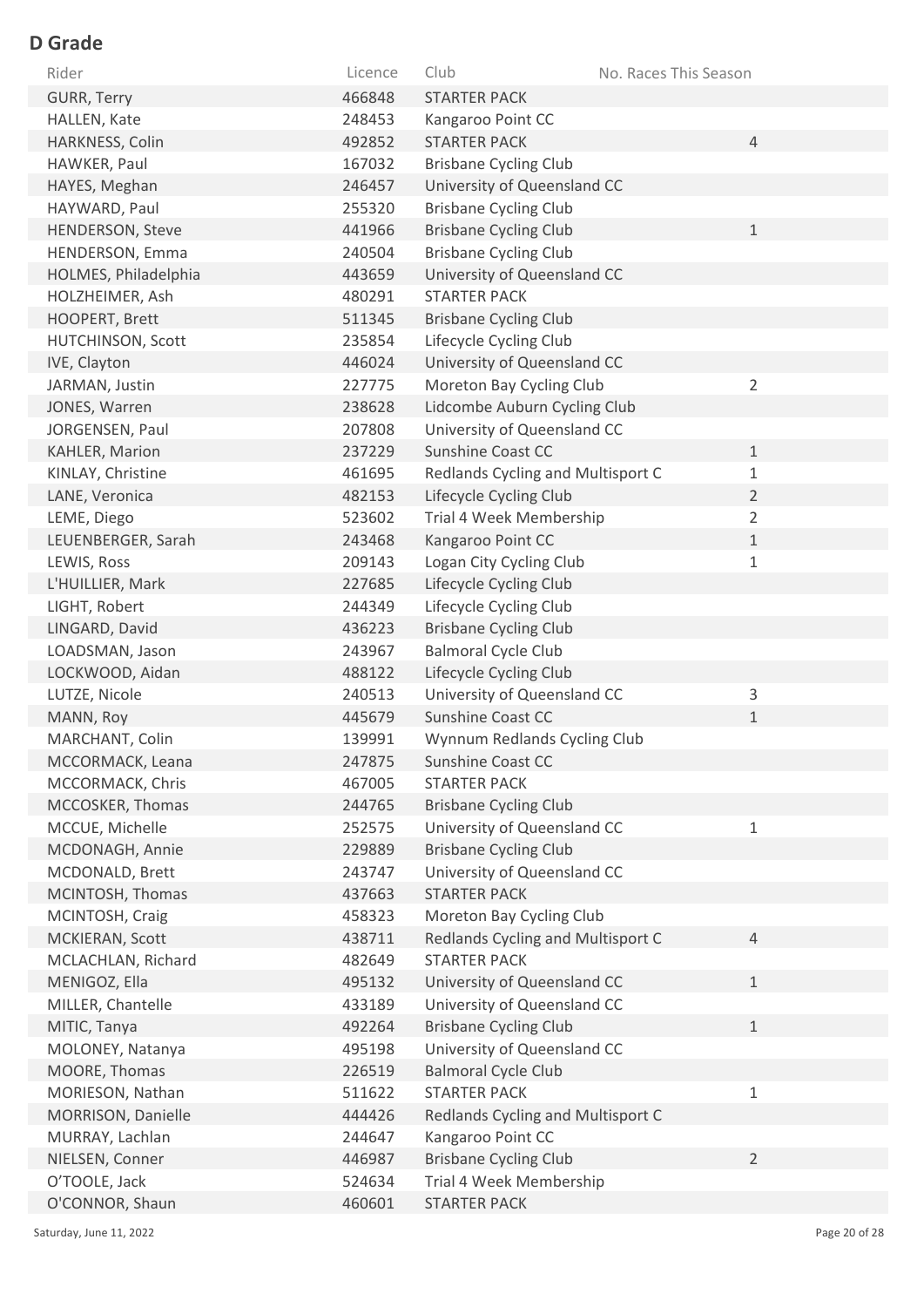| Rider                    | Licence | Club                              | No. Races This Season |
|--------------------------|---------|-----------------------------------|-----------------------|
| ODENDAAL, Philip         | 507036  | <b>STARTER PACK</b>               |                       |
| OGG, Robert              | 445196  | Moreton Bay Cycling Club          | $\overline{2}$        |
| OLDHAM, Patrick          | 136518  | <b>Brisbane Cycling Club</b>      |                       |
| O'NEIL, Catherine        | 447317  | Lifecycle Cycling Club            | 3                     |
| O'NEIL, Tom              | 158792  | <b>ADF Cycling</b>                | $\mathbf 1$           |
| PARSLOW, Neve            | 442526  | Lifecycle Cycling Club            | $\overline{2}$        |
| PARSLOW, Dave            | 442522  | Lifecycle                         | 3                     |
| PEARMAN, Alexandria      | 499277  | <b>RATS Cycling Club</b>          | $\mathbf 1$           |
| Plant, Indianna          | 433452  | <b>Balmoral Cycling Club</b>      | $\mathbf 1$           |
| PRATT, Matilda           | 463810  | <b>Bundaberg Cycling Club</b>     | $\mathbf{1}$          |
| PRICE, Mark              | 490098  | Lifecycle Cycling Club            | $\overline{2}$        |
| PROWD, Neil              | 429955  | Sunshine Coast CC                 |                       |
| ROBERTSON, Katrina       | 487819  | <b>STARTER PACK</b>               | $\mathbf 1$           |
| ROBERTSON, Barry         | 223027  | Logan City Cycling Club           |                       |
| ROLES, Wes               | 120263  | Sunshine Coast CC                 |                       |
| ROSCOE, Kenny            | 430102  | Lifecycle Cycling Club            |                       |
| ROSENLUND, Neile         | 518408  | <b>STARTER PACK</b>               | $\mathbf{1}$          |
| ROSS, Mark               | 157468  | Kangaroo Point Cycling Club       |                       |
| ROWE, Ian                | 437954  | Lifecycle Cycling Club            | 3                     |
| RUN, Elise               | 245287  | Logan City Cycling Club           |                       |
| SAINSBURY, Lucille       | 443960  | Kangaroo Point CC                 | $\overline{2}$        |
| SANDERS, Daniel          | 195119  | <b>ADF Cycling</b>                |                       |
| SCHULTZ, Mollie          | 443688  | Sunshine Coast CC                 |                       |
| SCOTT, Lucie             | 447153  | <b>Brisbane Cycling Club</b>      | 3                     |
| SEED, Gareth             | 213637  | Logan City Cycling Club           |                       |
| SHEEHAN, Ken             | 226631  | Logan City Cycling Club           |                       |
| SKUBIS, Matthew          | 439908  | <b>Brisbane Cycling Club</b>      | $\mathbf{1}$          |
| SNELL, Doug              | 448324  | <b>STARTER PACK</b>               |                       |
| SPIES, Zahn              | 523934  | Trial 4 Week Membership           | $\overline{2}$        |
| STAHMER, Lucas           | 245976  | <b>Balmoral Cycle Club</b>        |                       |
| STANTON, Neil            | 196902  | <b>ADCC</b>                       | 4                     |
| STOY, Sandra             | 252354  | University of Queensland CC       | 3                     |
| STU, Allen               | 429540  | Moreton Bay Cycling Club          |                       |
| THOMAS, Ashley           | 499705  | Ipswich CC                        | $\mathbf{1}$          |
| THOMPSON, Stuart         | 255497  | University of Queensland CC       |                       |
| THOMPSON, Ashley         | 433187  | <b>STARTER PACK</b>               |                       |
| THOMPSON, Paul           | 227817  | <b>Brisbane Cycling Club</b>      | 6                     |
| THOMSEN, Nanna           | 447778  | Logan City Cycling Club           |                       |
| TRIPCONY, Michael        | 243527  | Lifecycle Cycling Club            |                       |
| TURTON, Luca             | 457872  | South Burnett MTB Club            | $\mathbf 1$           |
| TZANNES, Georgia         | 479242  | Kangaroo Point CC                 | 1                     |
| VAN DE HOEF, Alanna      | 430936  | <b>RATS Cycling Club</b>          | $\mathbf{1}$          |
| VAN HOOF, Adrian         | 120272  | Sunshine Coast Cycling Club       |                       |
| VANDENPUT, Ian           | 247704  | <b>Brisbane Cycling Club</b>      | $\mathbf{1}$          |
| VELTHUIZEN-WESTON, Brett | 457025  | Lifecycle Cycling Club            |                       |
| WALKER, Matthew          | 524175  | Trial 4 Week Membership           |                       |
| WALSH, Alison            | 202783  | <b>Balmoral Cycle Club</b>        |                       |
| WARREN, Michael          | 456268  | <b>STARTER PACK</b>               |                       |
| WATKINS, Jason           | 427802  | <b>Gold Coast Cycling Club</b>    |                       |
| WATSON, Christopher      | 499791  | Kangaroo Point CC                 | $\mathbf{1}$          |
| WATSON, Geoffrey         | 432337  | Redlands Cycling and Multisport C |                       |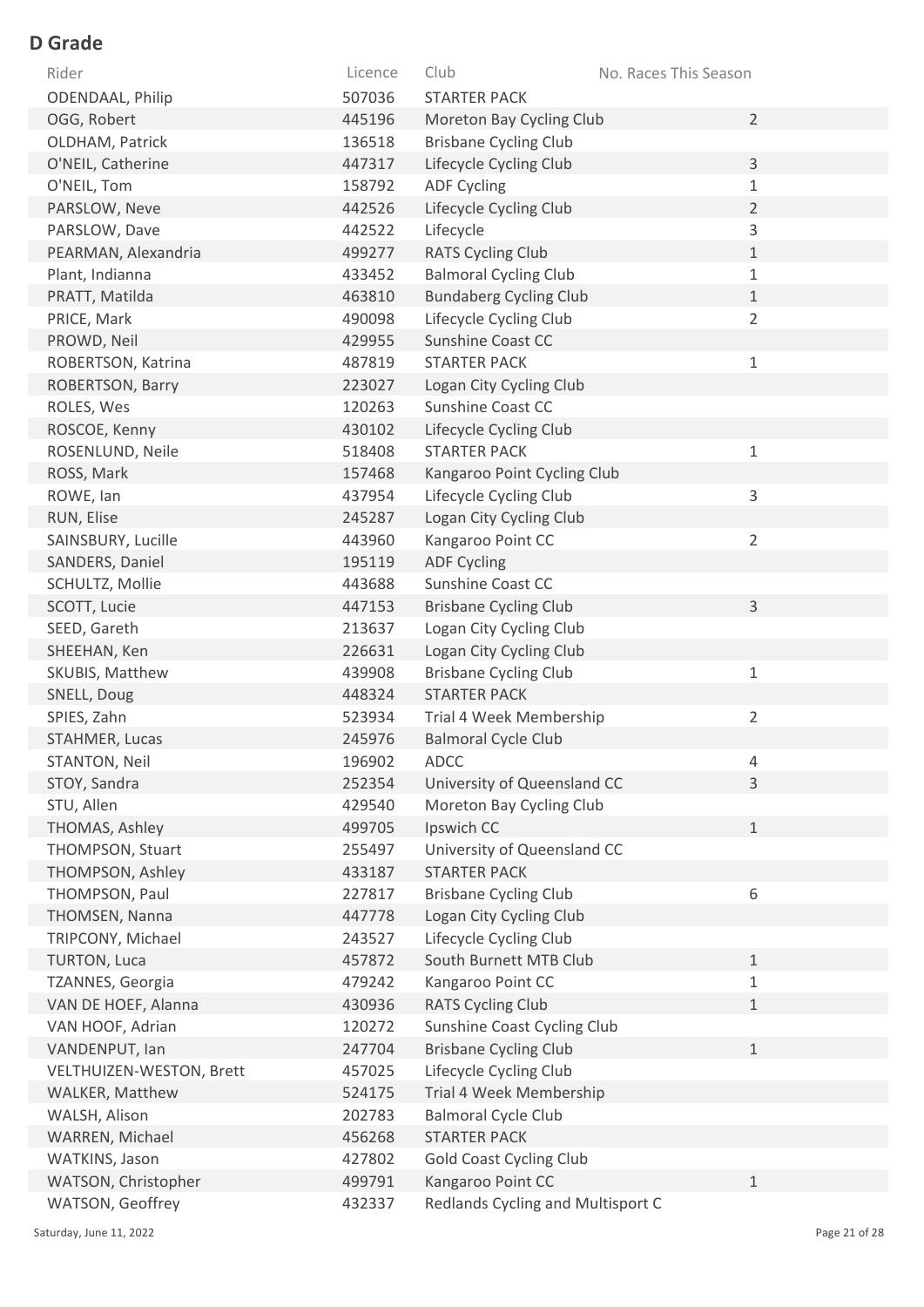| Rider                    | Licence | Club.                        | No. Races This Season |
|--------------------------|---------|------------------------------|-----------------------|
| <b>WHELAN, Seamus</b>    | 203843  | <b>Brisbane Cycling Club</b> |                       |
| WHITING, Morgan          | 453105  | University of Queensland CC  |                       |
| <b>WILKINSON, Peter</b>  | 100208  | Armidale CC                  |                       |
| <b>WILLIAMS, Gregory</b> | 252583  | <b>Brisbane Cycling Club</b> |                       |
| WYNN-WILLIAMS, Thomas    | 242929  | <b>Brisbane Cycling Club</b> |                       |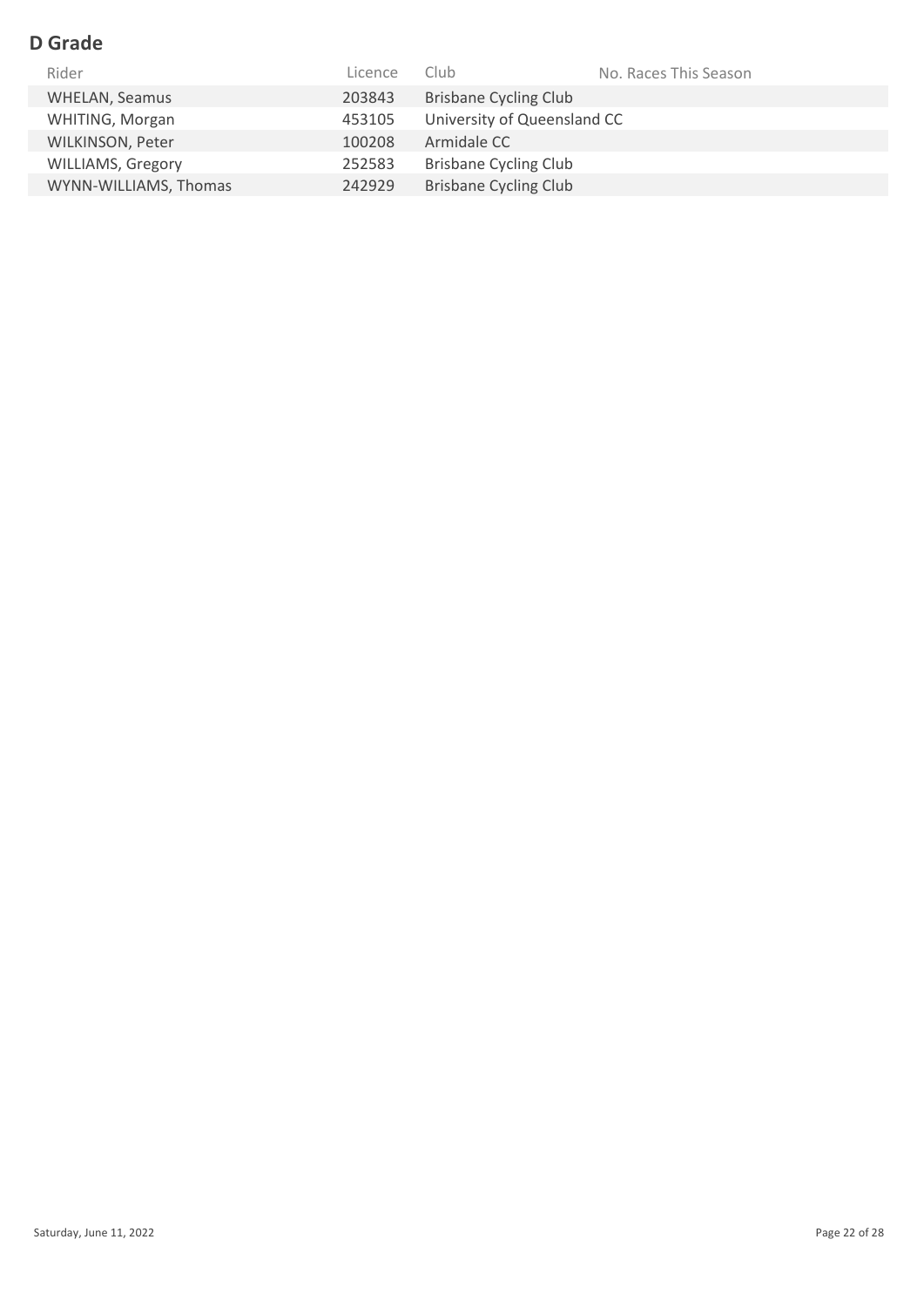## **E Grade**

| Rider                  | Licence      | Club                           | No. Races This Season |
|------------------------|--------------|--------------------------------|-----------------------|
| <b>BRUCE, Nicol</b>    | 217686       | <b>Brisbane Cycling Club</b>   | 2                     |
| CARTER, Adam           | 511658       | <b>STARTER PACK</b>            |                       |
| CAVANOUGH, Anita       | 446214       | <b>STARTER PACK</b>            |                       |
| CHRZASZCZ, Edward      | 219636       | Kangaroo Point CC              |                       |
| CLASS-AULIFF, Tim      | 147465       | Lifecycle Cycling Club         |                       |
| COUSINS, Katrina       | 521039       | <b>STARTER PACK</b>            | $\mathbf{1}$          |
| DELANEY, Michael       | 205752       | Byron Bay Cycling Club         |                       |
| DU PLESSIS, Clare      | 488234       | <b>STARTER PACK</b>            | $\mathbf{1}$          |
| DUFFY, Sharlee         | 249303       | Sunshine Coast CC              | $\mathbf{1}$          |
| GREEN, Ayla            | 441903       | Lifecycle Cycling Club         |                       |
| HALASZ, Villo          | 431104       | <b>Balmoral Cycle Club</b>     |                       |
| HAMON, Jeff            | 433028       | <b>STARTER PACK</b>            |                       |
| HENDERSON, Tahlie      | 251601       | <b>Brisbane Cycling Club</b>   |                       |
| HYNES, Allison         | 253918       | Moreton Bay Cycling Club       |                       |
| JOHNSON, Hannah        | 215875       | Moreton Bay Cycling Club       |                       |
| JONES, Carolyn         | 239524       | University of Queensland CC    | 3                     |
| <b>KRUCK, Garry</b>    | 123932       | <b>Gold Coast Cycling Club</b> |                       |
| MCINNES, Sharon        | 228592       | Ipswich CC                     | $\overline{2}$        |
| MCINTOSH, Deirdre      | <b>ACTBA</b> | <b>STARTER PACK</b>            |                       |
| MITCHELL, Peter        | 229187       | Logan City Cycling Club        |                       |
| QUIGLEY, Marlee        | 249649       | Lifecycle Cycling Club         |                       |
| SEARLE, Amanda         | 253924       | Ipswich CC                     |                       |
| STILLAR, Grant         | 507303       | Highfield Rollers Cycling Club | $\mathbf{1}$          |
| THOMAS-GABBETT, Tricia | 498610       | <b>STARTER PACK</b>            |                       |
| WATKINS, Michelle      | 498824       | <b>Gold Coast Cycling Club</b> |                       |
| WIGGAN, Jessica        | 435117       | <b>Brisbane Cycling Club</b>   | $\mathbf{1}$          |
| WILSON, Kerry          | 99998        | <b>STARTER PACK</b>            |                       |
| WOOD, Lizzy            | 514337       | <b>STARTER PACK</b>            | $\overline{2}$        |
| ZILBER, Emily          | 443921       | University of Queensland CC    |                       |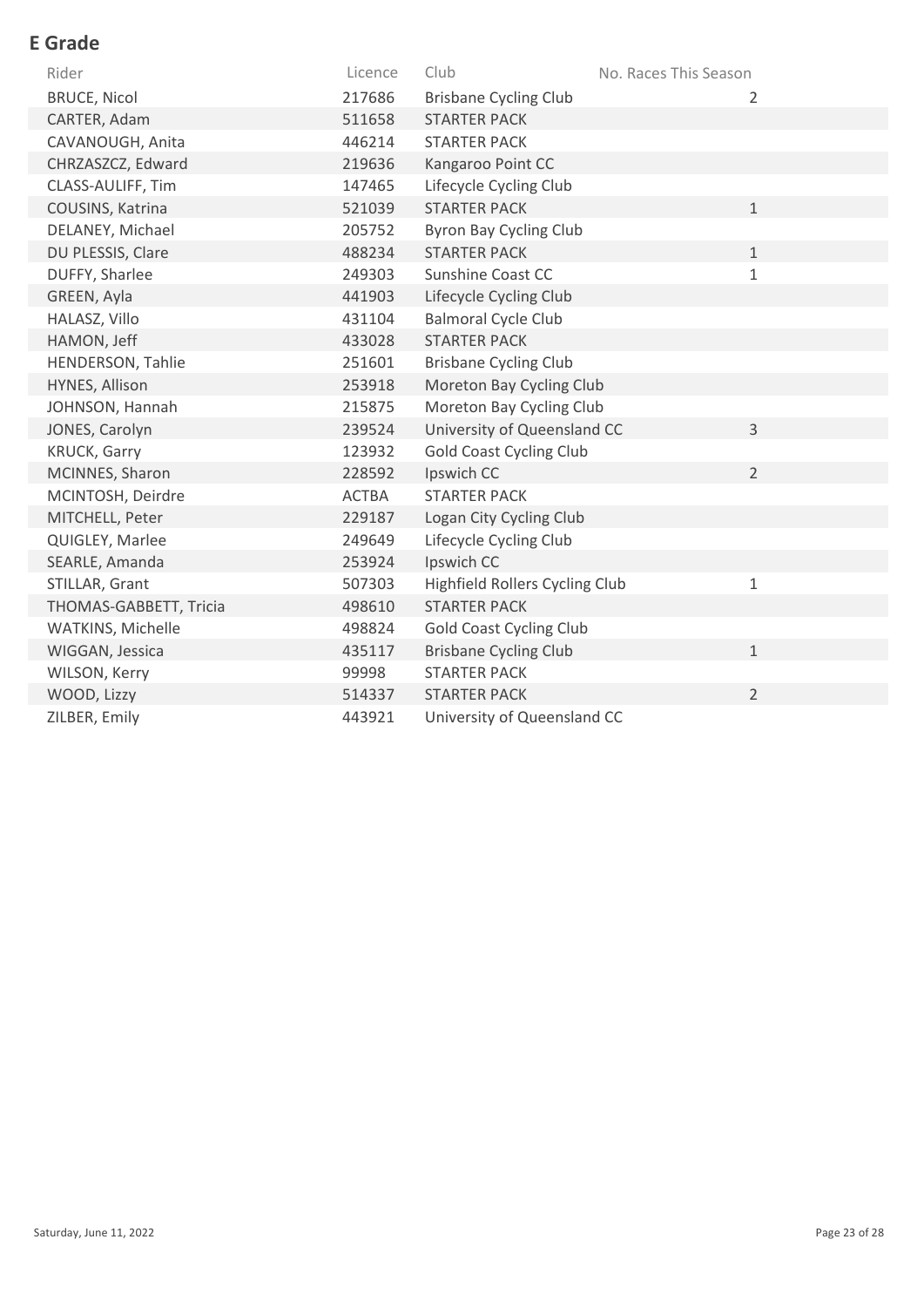#### **Juniors A**

| Rider                | Licence | Club                       | No. Races This Season |
|----------------------|---------|----------------------------|-----------------------|
| HEATH, Will          | 436633  | <b>Balmoral Cycle Club</b> |                       |
| MULLINS, Christopher | 254044  | Lifecycle Cycling Club     |                       |
| WATSON, Grace        | 215712  | <b>Balmoral Cycle Club</b> |                       |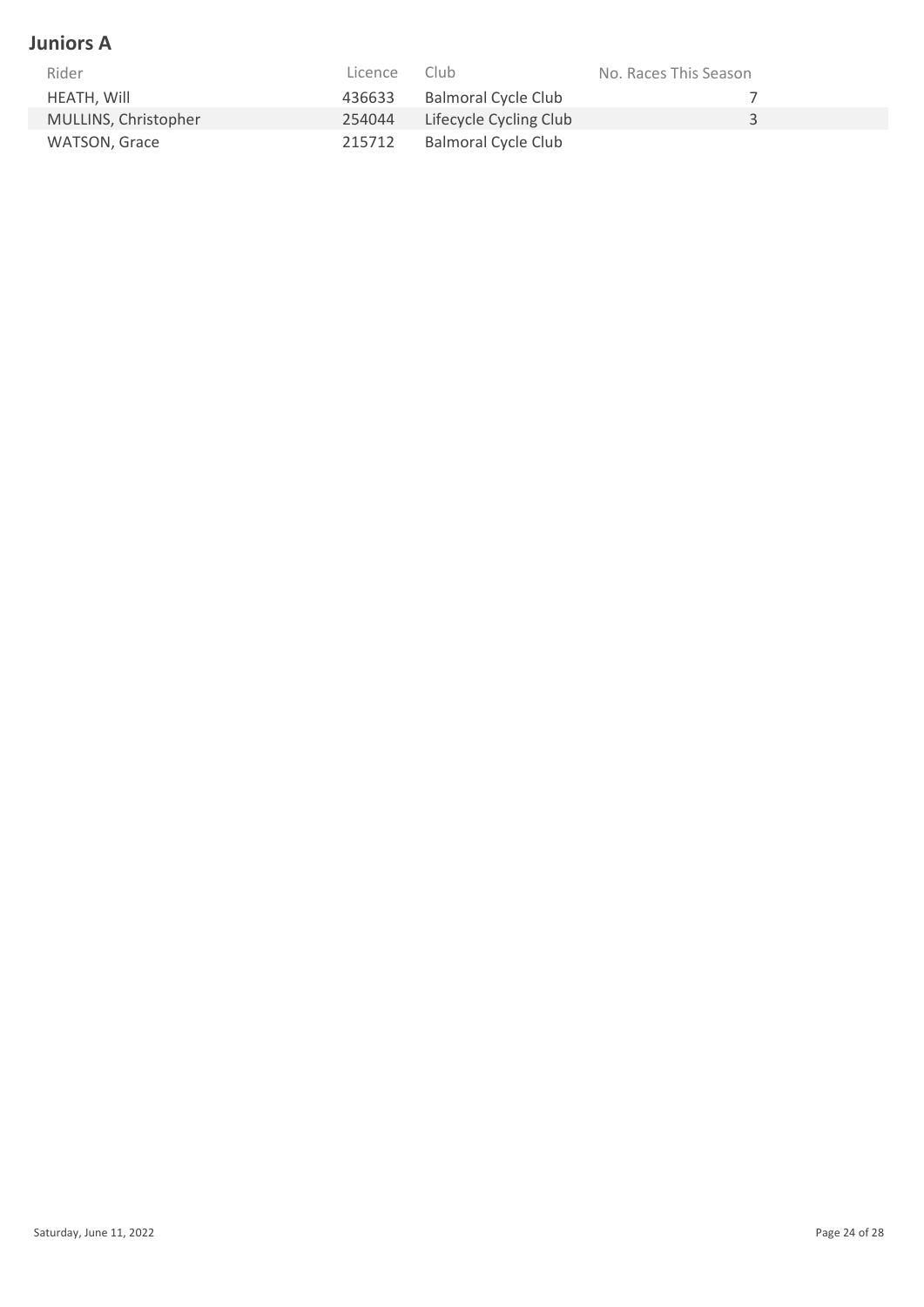#### **Juniors B**

| Rider                | Licence | Club                          | No. Races This Season |
|----------------------|---------|-------------------------------|-----------------------|
| ARROWSMITH, Jude     | 237168  | Lifecycle Cycling Club        |                       |
| <b>BETTS, Xavier</b> | 242615  | <b>Balmoral Cycle Club</b>    |                       |
| BETTS, Sebastian     | 242614  | <b>Balmoral Cycle Club</b>    |                       |
| DEUTZMANN, Parker    | 445401  | Sunshine Coast CC             |                       |
| DUSHA, Bodhi         | 236457  | <b>Balmoral Cycle Club</b>    |                       |
| FORBES, Matilda      | 251804  | Lifecycle Cycling Club        |                       |
| GEDGE-DIAZ, Silvia   | 243796  | Moreton Bay Cycling Club      |                       |
| KING, Elliott        | 247150  | Lifecycle Cycling Club        | 6                     |
| Morrison, Gabrielle  | 253806  | Lifecycle Cycling Club        |                       |
| PRATT, Clancy        | 463809  | <b>Bundaberg Cycling Club</b> |                       |
| STAHMER, Finn        | 253051  | <b>Balmoral Cycle Club</b>    |                       |
| TAYLOR, Eli          | 441138  | Lifecycle Cycling Club        |                       |
| URRY, Nathan         | 432260  | Lifecycle Cycling Club        | $\mathbf{1}$          |
| URRY, Oliver         | 255094  | Lifecycle Cycling Club        |                       |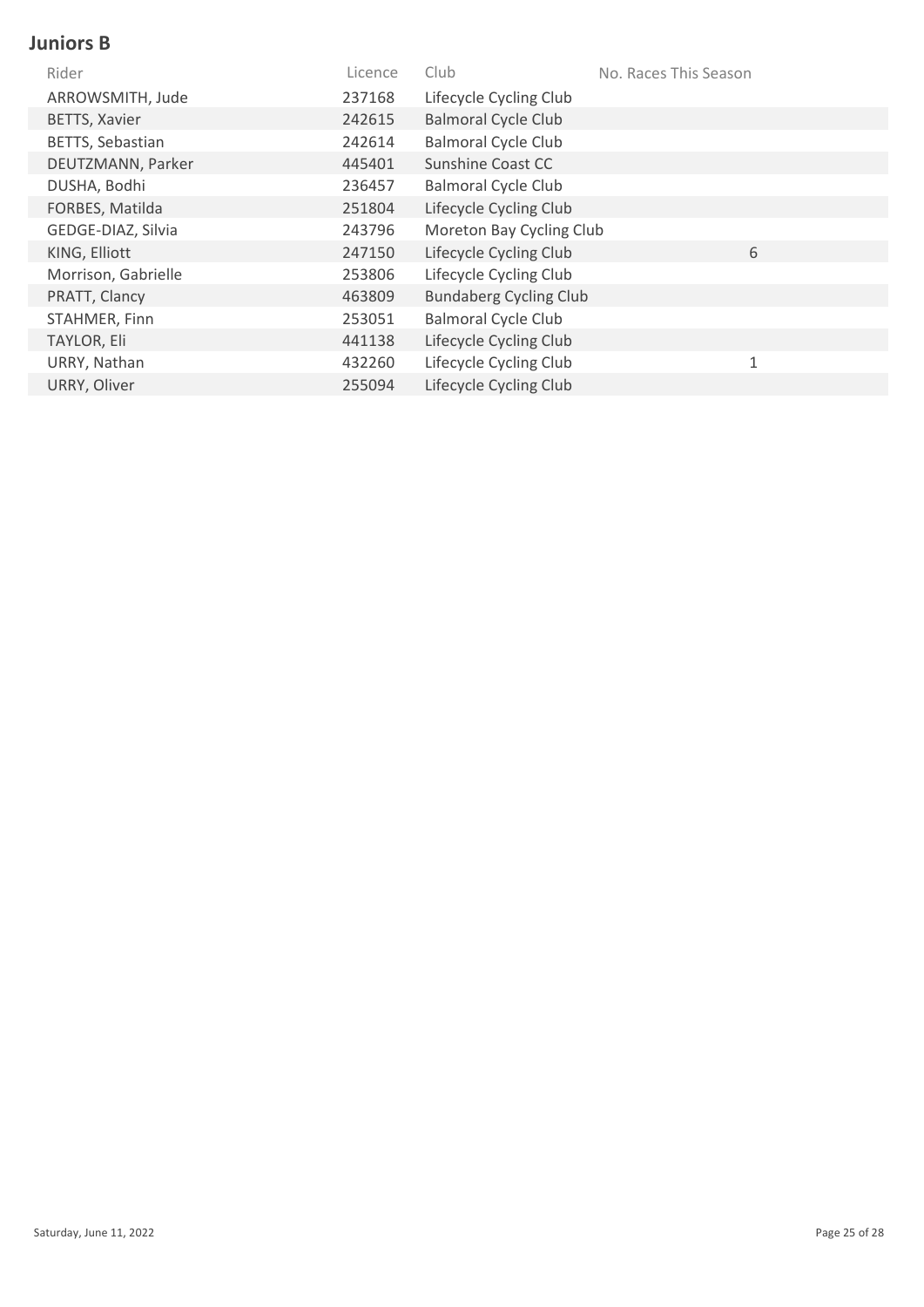## **Juniors C**

| Rider                  | Licence | Club.                        | No. Races This Season |
|------------------------|---------|------------------------------|-----------------------|
| <b>BOSWELL, Archie</b> | 511996  | <b>STARTER PACK</b>          |                       |
| Dusha, Kylan           | 246846  | <b>Balmoral Cycling Club</b> |                       |
| HARPER, Jack           | 460707  | <b>Balmoral Cycle Club</b>   |                       |
| HILDITCH, Max          | 249365  | <b>Balmoral Cycle Club</b>   | $\mathbf{1}$          |
| KING, Riley            | 428872  | Lifecycle Cycling Club       | 6                     |
| LARKINS, Judd          | 453047  | <b>Balmoral Cycle Club</b>   | $\overline{2}$        |
| LARKINS, Flynn         | 453046  | <b>Balmoral Cycle Club</b>   | 2                     |
| Lee, Ethan             | 252289  | Ipswich CC                   | $\mathbf{1}$          |
| MULLINS, Tristan       | 432016  | Lifecycle Cycling Club       | 2                     |
| parslow, aidan         | 442525  | Lifecycle Cycling Club       | $\overline{2}$        |
| VAN DER TANG, Dorian   | 445866  | Coot-tha Kids MTB            | 4                     |
| WILKINSON, Archer      | 447723  | Lifecycle Cycling Club       |                       |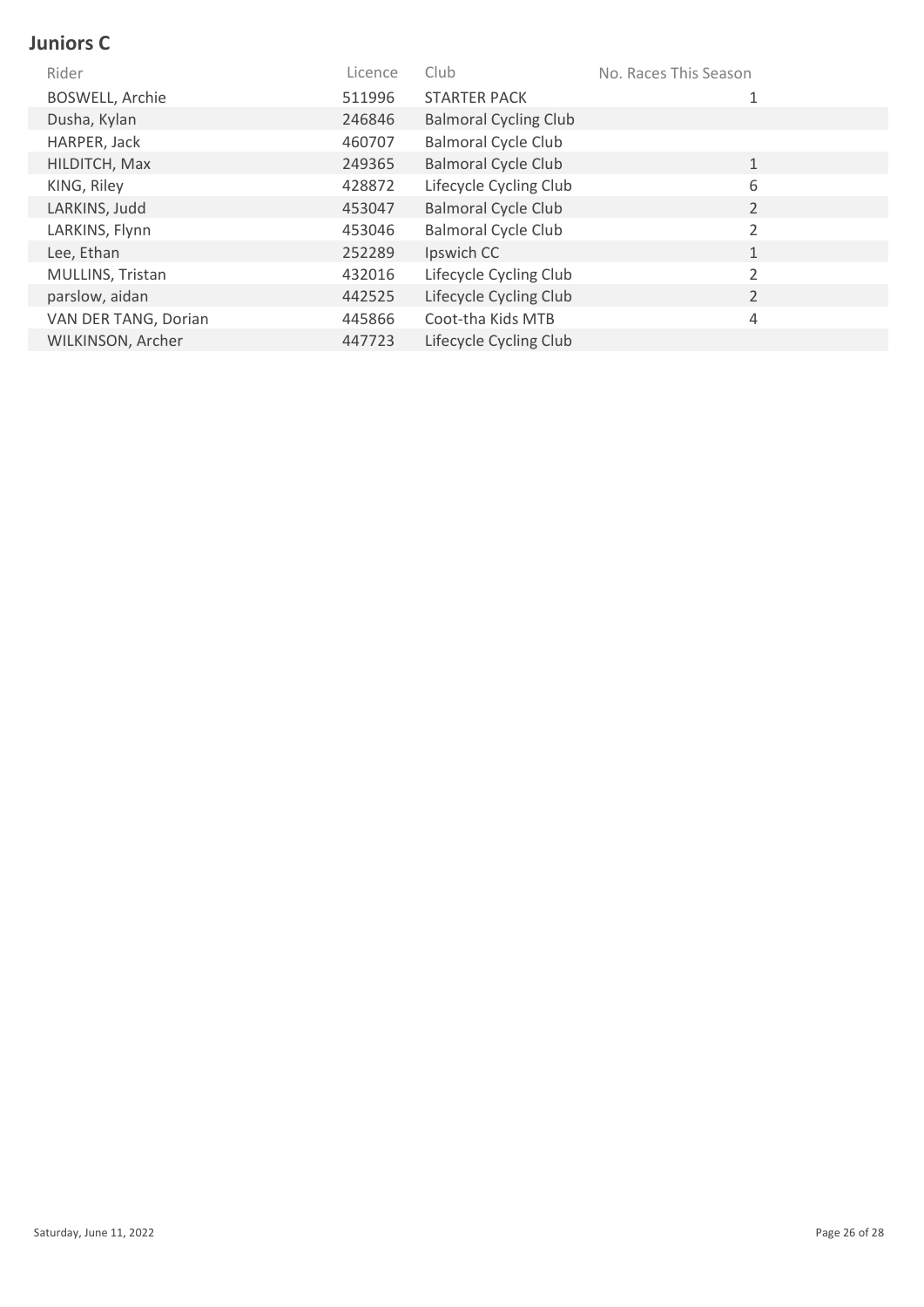## **No grading See handicapper**

| Rider                                          | Licence | Club                            | No. Races This Season |  |
|------------------------------------------------|---------|---------------------------------|-----------------------|--|
| <b>GORDON, Bailey</b>                          | 428363  | Balmoral Cycle Club             |                       |  |
| McDonald, Stuart (ungraded please apply 999997 |         | Unknown please apply for a grad |                       |  |